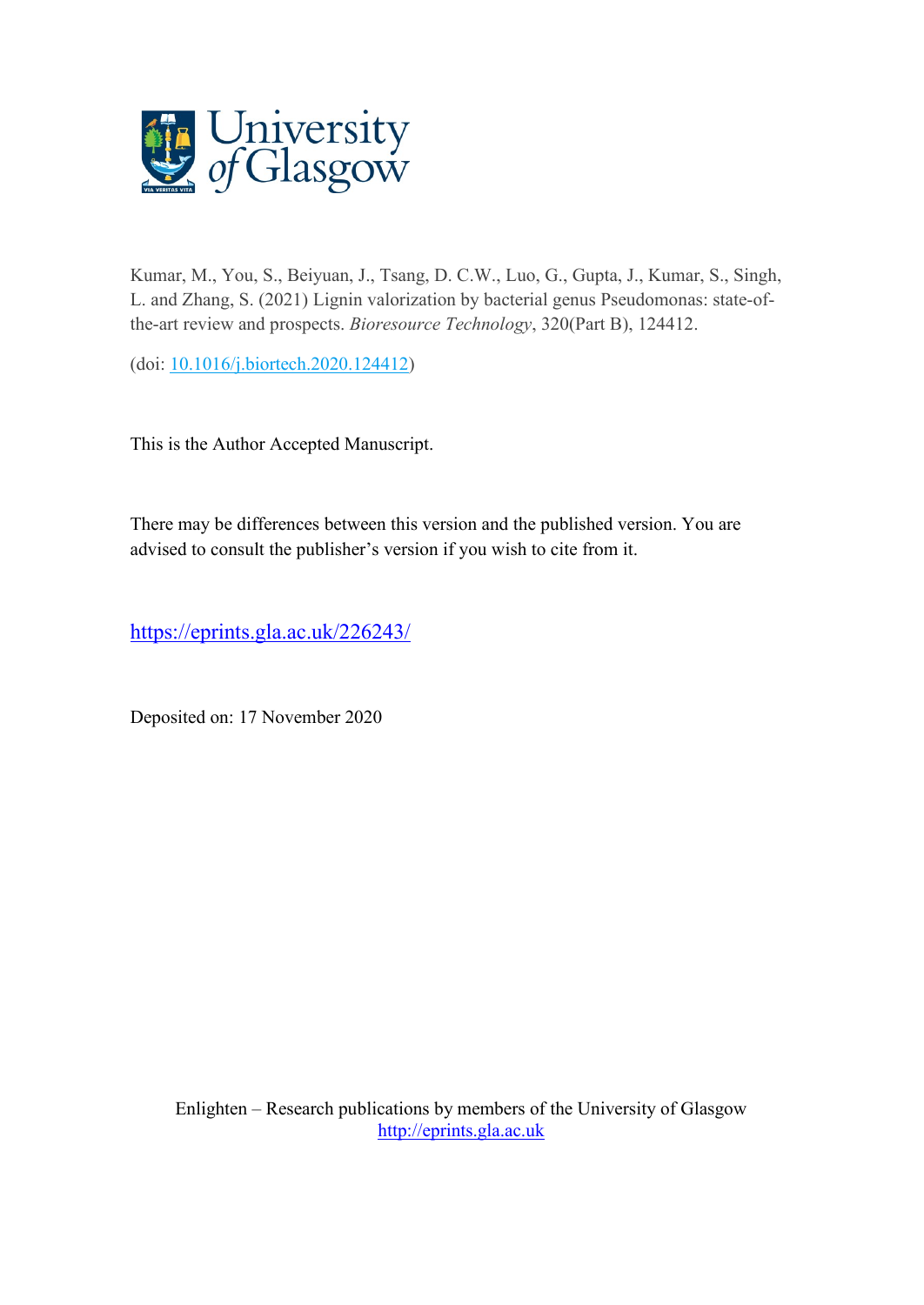| $\mathbf 1$      | Lignin valorization by bacterial genus Pseudomonas: State-of-the-art review and prospects                                                            |
|------------------|------------------------------------------------------------------------------------------------------------------------------------------------------|
| $\mathbf{2}$     | Manish Kumar <sup>a,b</sup> , Siming You <sup>c</sup> Jingzi Beiyuan <sup>d</sup> , Daniel C.W. Tsang <sup>a*</sup> , Gang Luo <sup>e,f</sup> , Juhi |
| 3                | Gupta <sup>g</sup> , Sunil Kumar <sup>b</sup> , Lal Singh <sup>b</sup> , Shicheng Zhang <sup>e,f</sup>                                               |
| 4                | <sup>a</sup> Department of Civil and Environmental Engineering, The Hong Kong Polytechnic University,                                                |
| 5                | Hung Hom, Kowloon, Hong Kong, China                                                                                                                  |
| $\boldsymbol{6}$ | <sup>b</sup> CSIR- National Environmental and Engineering Research Institute (CSIR-NEERI), Nagpur 440                                                |
| $\overline{7}$   | 020, India                                                                                                                                           |
| 8                | <sup>c</sup> University of Glasgow, James Watt School of Engineering, Glasgow G12 8 QQ, United                                                       |
| 9                | Kingdom                                                                                                                                              |
| 10               | Biochar Engineering Technology Research Center of Guangdong Province, School of                                                                      |
| 11               | Environment and Chemical Engineering, Foshan University, Foshan 528000, China                                                                        |
| 12               | Shanghai Key Laboratory of Atmospheric Particle Pollution and Prevention (LAP3),                                                                     |
| 13               | Department of Environmental Science and Engineering, Fudan University, Shanghai 200433,                                                              |
| 14               | China                                                                                                                                                |
| 15               | <sup>f</sup> Shanghai Institute of Pollution Control and Ecological Security, Shanghai 200092, China                                                 |
| 16               | <sup>g</sup> School of Environmental Sciences, Jawaharlal Nehru University, New Delhi 110067, India                                                  |
| 17               | * Corresponding author. E-mail address: dan.tsang@polyu.edu.hk                                                                                       |
| 18               |                                                                                                                                                      |
| 19               |                                                                                                                                                      |
| 20               |                                                                                                                                                      |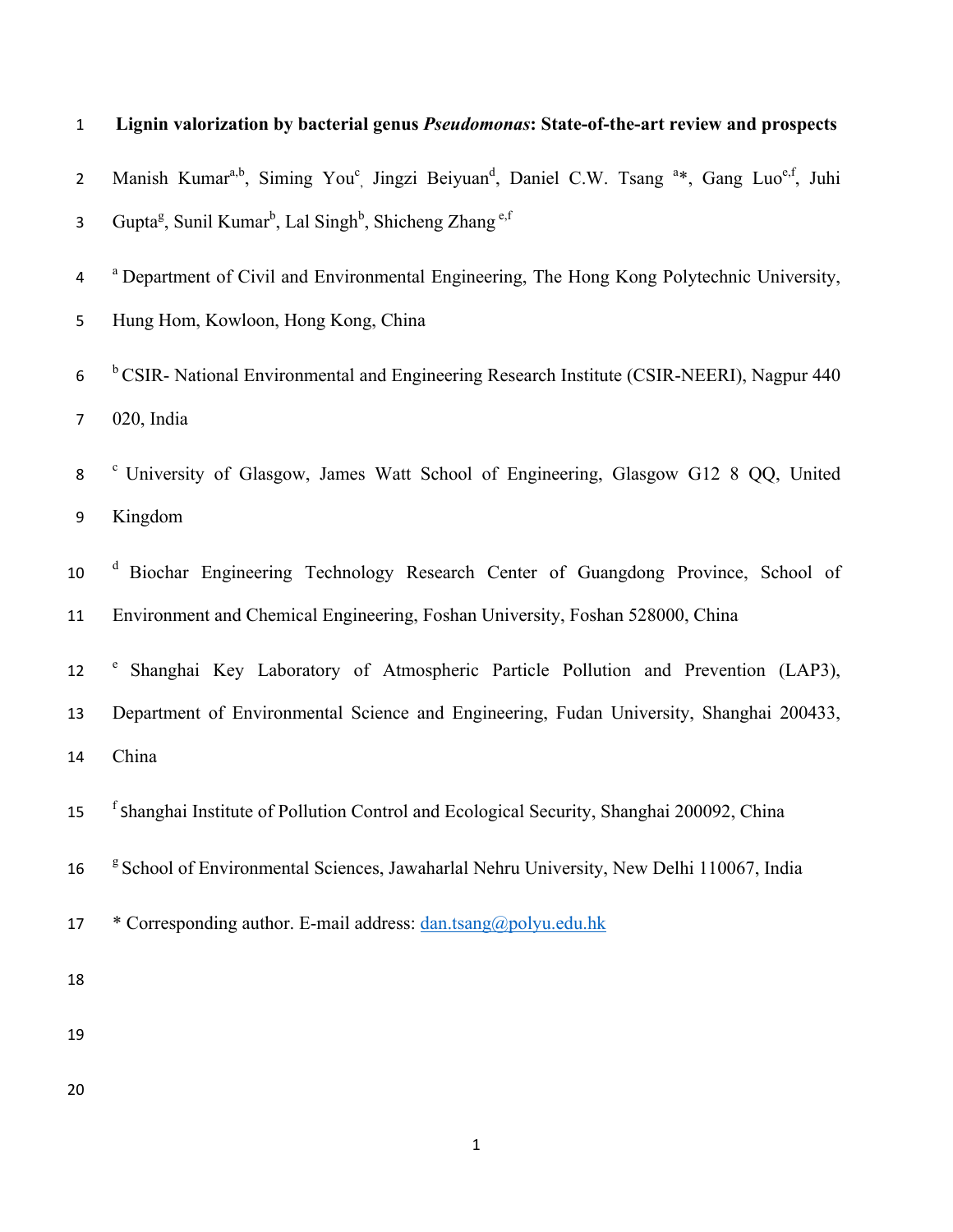# **Abstract**

 The most prominent aromatic feedstock on Earth is lignin, however, lignin valorization is still an underrated subject. The principal preparatory strategies for lignin valorization are fragmentation and depolymerization which help in the production of fuels and chemicals. Owing to lignin's structural heterogeneity, these strategies result in product generation which requires tedious separation and purification to extract target products. The bacterial genus *Pseudomonas* has been dominant for its lignin valorization potency, owing to a robust enzymatic machinery that is used to funnel variable lignin derivatives into certain target products such as polyhydroxyalkanotes (PHAs) and cis,cis-muconic acid (MA). In this review, the potential of genus *Pseudomonas* in lignin valorization is critically reviewed along with the advanced genetic techniques and tools to ease the use of lignin/lignin-model compounds for the synthesis of bioproducts. This review also highlights the research gaps in lignin biovalorization and discuss the challenges and possibilities for future research.

 **Keywords:** Lignin biorefinery; Biovalorization; Metabolic engineering; Pseudomonas; Enzymatic conversion.

#### **1. Introduction**

 Lignin constitutes 15–40% dry weight of most plants and is a profuse biological macromolecule along with hemicellulose and cellulose (**Cao et al., 2019, 2017; Schutyser et al., 2018**), it is an important but significantly underrated industrial feedstock. In 2017, approximately 130 million tons of kraft pulp were produced worldwide, which generated 70 million tons of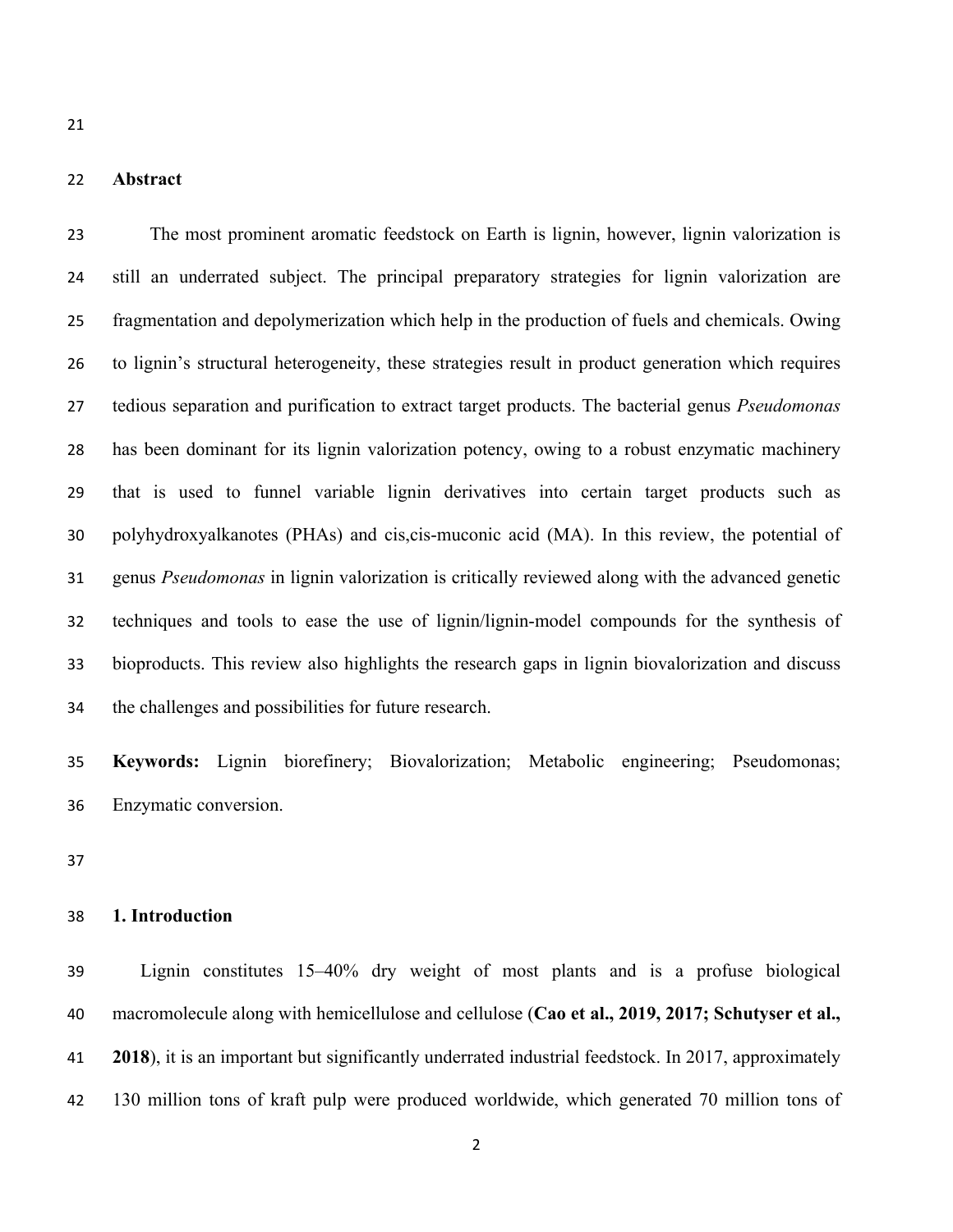lignin alongside (**Supanchaiyamat et al., 2019**). Pulp and paper industries are significant sources of lignin but only 5% of this waste lignin is combusted for the generation of power and heat (**Cao et al., 2018**). Regardless of a biogenic origin, the combustion of lignin is responsible for the generation of air pollutants such as particulate matter and aromatic compounds (e.g., styrene, benzene) (**Corona et al., 2018**). Studies have concluded such releases to be amongst the most oppressive type of air pollution from lignin biorefinery operations.

 In recent years, different catalytic strategies and thermochemical transformation have been proposed to transform lignin into valuable products such as biooil, gaseous hydrocarbon, phenol, and cresol via oxidation (**Dai et al., 2018; Cao et al., 2019)**, liquefaction (**Matsagar et al., 2019**), hydrolysis (**Bhagia et al., 2016)**, hydrogenolysis (**Fang et al., 2019)**, carbonization (**Ruan et al., 2018**), pyrolysis (**Nie et al.,2020; Liu et al., 2018; Kumar et al., 2020b**), and gasification (**De Blasio et al., 2019)**. These processes have advantages such as improved conversion efficiency, high yield, high throughput, and operation flexibility (**Cao et al., 2019; Fan et al., 2018; Anthony et al., 2019**). Nevertheless, these processes are not considered fully compatible with the environment due to their limitations including large water consumption, high energy demand, process complexity, and often low selectivity (**Cao et al., 2019; Lu et al., 2018; Fan et al., 2018**). Lignin processing consists of two stages: (a) polymerized lignin is cleaved to generate subunits, i.e., depolymerization; and (b) subunits are assembled to generate value-added products, i.e., upgrading (**Anthony et al., 2019**). They can be accomplished through catalytic, biological, and thermochemical processes which are followed by extensive purification and separation which may or may not use a biological catalyst (enzyme/microbe) to funnel lignin and its compounds to a single target product (**Becker and Wittmann, 2019; Corona et al., 2018**). A competent lignin valorization strategy involving both depolymerization and upgrading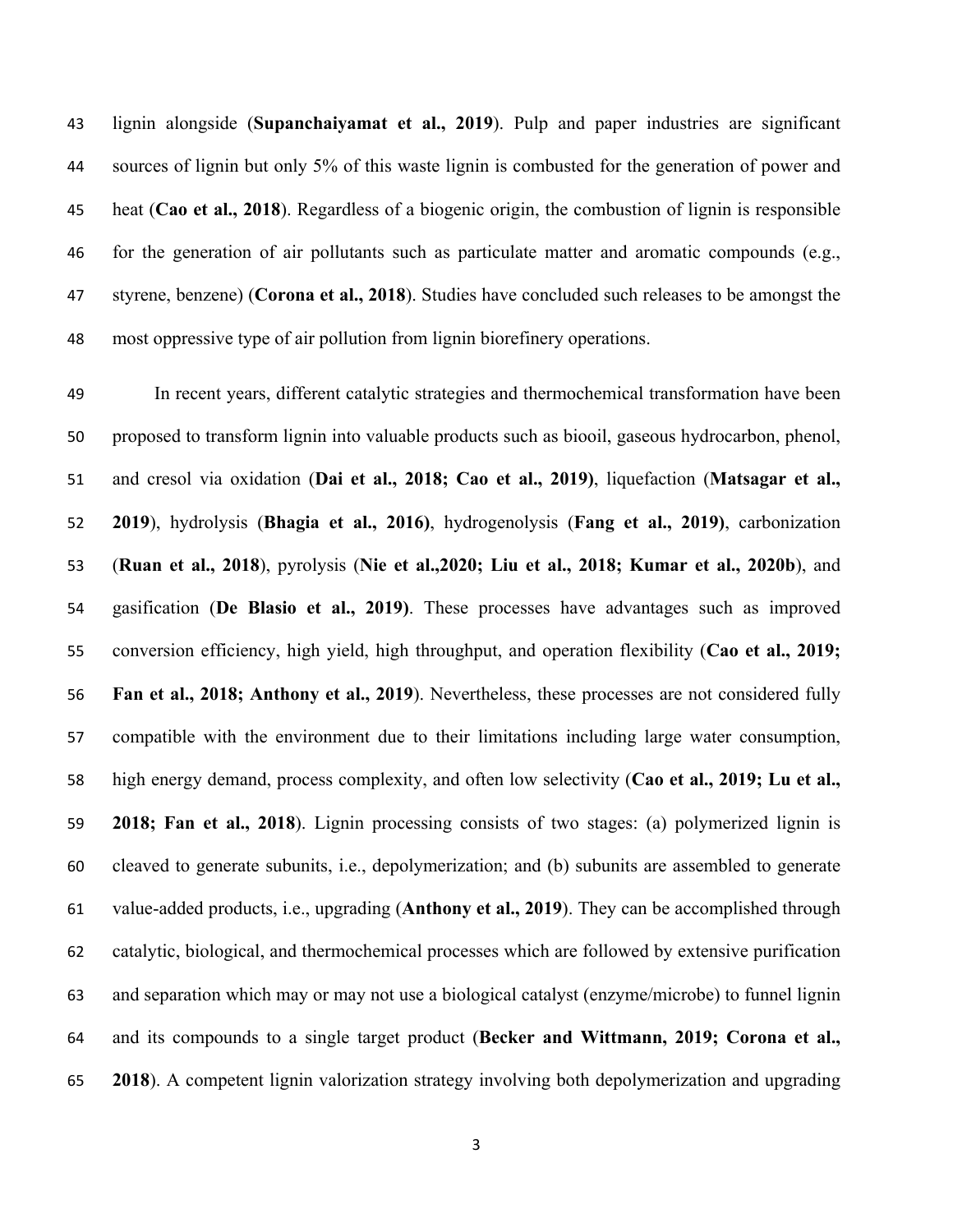stages, along with separation and purification, can attain environmental sustainability and economic viability for widespread industrial applications (**Wu et al., 2018**).

 The microbial conversion of lignin to value-added products such as PHAs (**Kumar et al., 2018)** and fatty acid (**Wang et al., 2019**) is considered as an environmentally friendly and cost- effective approach (**Xu et al., 2018a**). Many recent studies emerged and described the application of potential microbial strains in the process of lignin biovalorization (**Barton et al., 2018; Kohlstedt et al., 2018**). Lignin valorization follows variable pathways to produce chemicals of commercial interest (up to pilot scale) such as MA, adipic acid (AP), and terephthalic acid (TA) (**Kohlstedt et al., 2018; Vardon et al., 2015**). In comparison to the existing second-generation biorefineries, biological conversion of lignin/lignin-model compounds is a sustainable green alternative to traditional fossil routes (**Corona et al., 2018**). Beyond energy applications, it is a cost-friendly option with the capability to reduce greenhouse gases (GHGs) emissions (**Corona et al., 2018**). It also holds applications in industrial chemical production, for example, MA, AP, pyruvate, lactate, and PHAs, thus presenting an overall win-win situation (**Wang et al., 2018; Vardon et al., 2016; Linger et al., 2014**) **(Table 1)**.

 Earlier report has suggested effective lignin metabolization by brown and white-rot fungi; however, fungi as biological catalysts have not been efficiently commercialized owing to a difficulty in recombinant protein expression and complex genome (**Bugg et al., 2011**). Due to a unique "biological funneling" route, bacterial strains have started gaining attention in lignin valorization using lignin as the substrate for production of targeted products (**Xu et al., 2019a; Kumar et al., 2018; Linger et al., 2014**). Bacteria strains depolymerize the lignin into simple monomeric forms such as *p*-coumaryl alcohol, coniferyl alcohol, and sinapyl alcohol (**Grabber et al., 2019**), Subsequently, these monomeric units are converted into protocatechuate,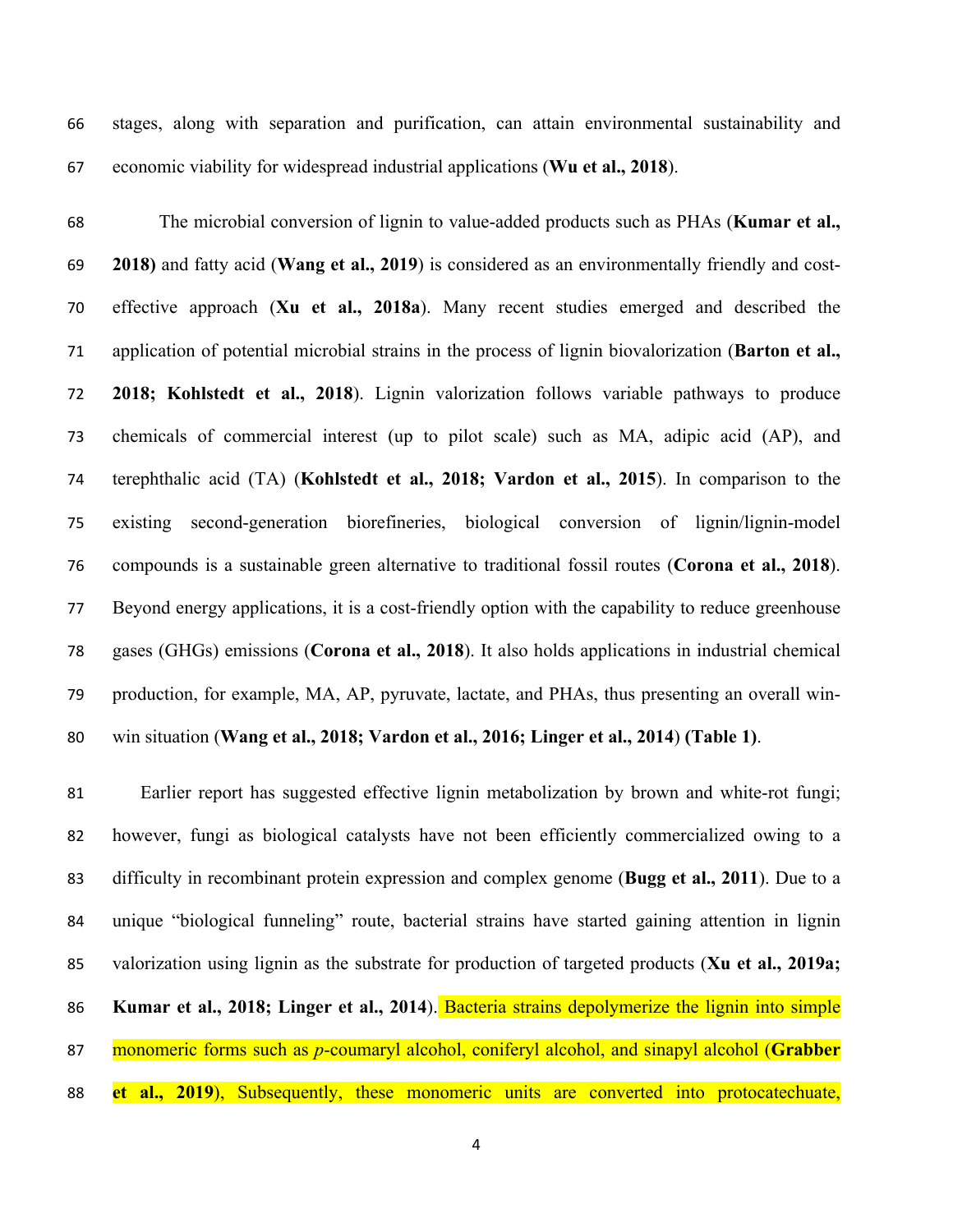catechuate, and vanilaate via bacterial lignin funneling pathway (**Lin et al., 2019**). Finally, these lignin derivatives are metabolized by bacteria for its cell growth and biosynthesis of value-added products such as PHAs (**Wang et al., 2018; Linger et al., 2014**), MA (**Sonoki et al., 2018; Kohlstedt et al., 2018**), muconolactone (**Okamura-Abe et al., 2016**), etc. Other advantages of applying a bacterial strain include small genomic size, possible genetic manipulations, ease of recombination and gene expression (**Kumar et al., 2019**). Recent studies have included potential bacterial strains in the degradation of heterogeneous compounds, lignocellulosic biomass (LCB) pretreatment and liquor sludge treatment (from pulp and paper industry) (**Salvachúa et al., 2020;** 

### **Majumdar et al., 2019; Zhuo et al., 2018; Hooda et al., 2018**).

 Among the microbial domains, lignin depolymerization is highly favored by genus *Pseudomonas* with significant relevance to industrial biotechnology. *P. putida* is especially recognized for its capability to process aromatic compounds through biochemical routes (**Salvachúa et al., 2020; Lee et al., 2019; Corona et al., 2018; Nikel and de Lorenzo, 2018**). Bacterial genus *Pseudomonas* falls in the *Pseudomonads*/γ-*proteobacteria* taxon and bears the potential of being a catalyst that can generate valuable products from lignin and carbohydrate fraction of lignocellulosic waste (**Ghosh et al., 2019; Lee et al., 2019; Ravi et al., 2018**). In the most promising field of bacterial conversion of lignin into valuable products, the application of genus *Pseudomonas* is critically scrutinized in this review. The implementation of advanced genetics tools and technologies and its state**-**of-the-art are discussed. Also, the research gaps in lignin biovalorization along with challenges and prospects are explored for future research.

### **2. Extraction of lignin for chemicals and fuels**

 Extraction of lignin from LCB and maintaining its high-grade purity hold a significant position in biovalorization. Lignin extraction is a challenging process due to the strong covalent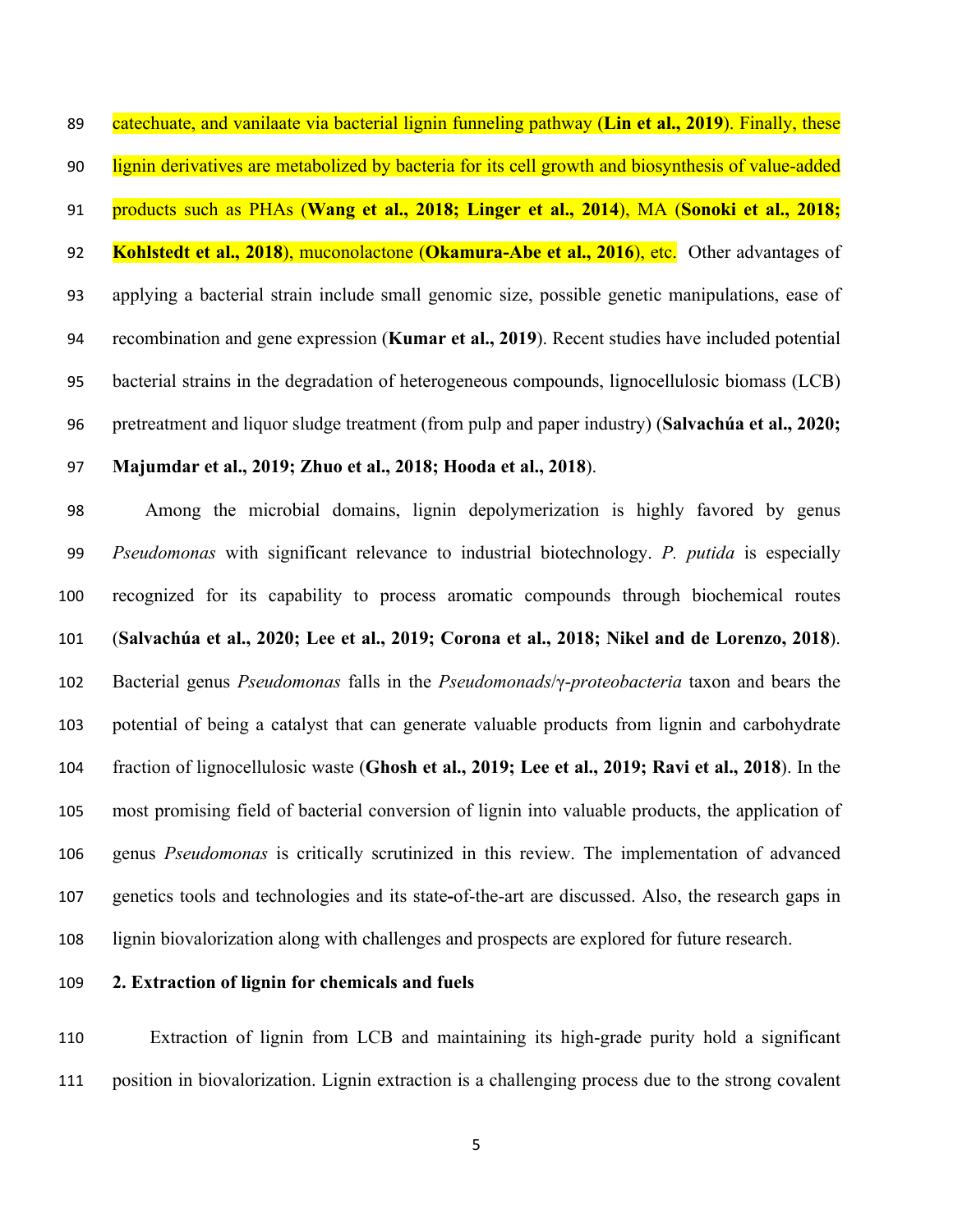bonding of the lignin-cellulosic complex (LCC) along with hemicellulose constituents (glucomannan and xylan) of lignin (**Ragauskas et al., 2014**). The chemical structures of lignin involve methoxyl, carboxyl, carbonyl, and hydroxyl groups which constitute its three basic monomers sinapyl, p-coumaryl, and coniferyl alcohol known as monolignols (**Bajwa et al., 2019**). Lignin is prone to bond breakage during extraction, which demands extra attention to obtain uniform structural lignin. Before extraction, carbohydrate fraction is disengaged from lignin by breaking LCC bonds followed by depolymerization, which decreases the size of metabolized entities, increases their solubility, and dissociates them from the biomass. However, lignin has an active tendency to repolymerize at a faster rate, which leads to the synthesis of its intermediates in between the process (**Dikshit et al., 2020)**. There have been various laboratories and industrial-scale processes of lignin extraction from LCB noted so far, which have been discussed in recent articles (**Hassan et al., 2018; Bhagia et al., 2016; Wang et al., 2019; Schutyser et al., 2018)**.

#### **3. Conversion/depolymerization of lignin**

 Lignin is prominently released as a liquor waste in paper industries and LCB fermentation, which can be used as feedstock to generate chemicals and renewable fuels (**Wu et al., 2018**). Lignin depolymerization is challenging due to its stern recalcitrant behavior, active tendency of intermediates to proceed secondary reactions, and its structural diversity (**Dikshit et al., 2020**). Lignin feedstock decides the type of compound generation depending on the molecular and chemical structure of lignin (**Becker and Wittmann, 2019**). The type of conversion technology employed also decides the solid/liquid/gas phase of the generated products. The key parameters for conversion technologies include the processing conditions (e.g., temperature, pressure, chemical concentration, etc.) (**Kucharska et al., 2018**) along with the performance metrics (e.g.,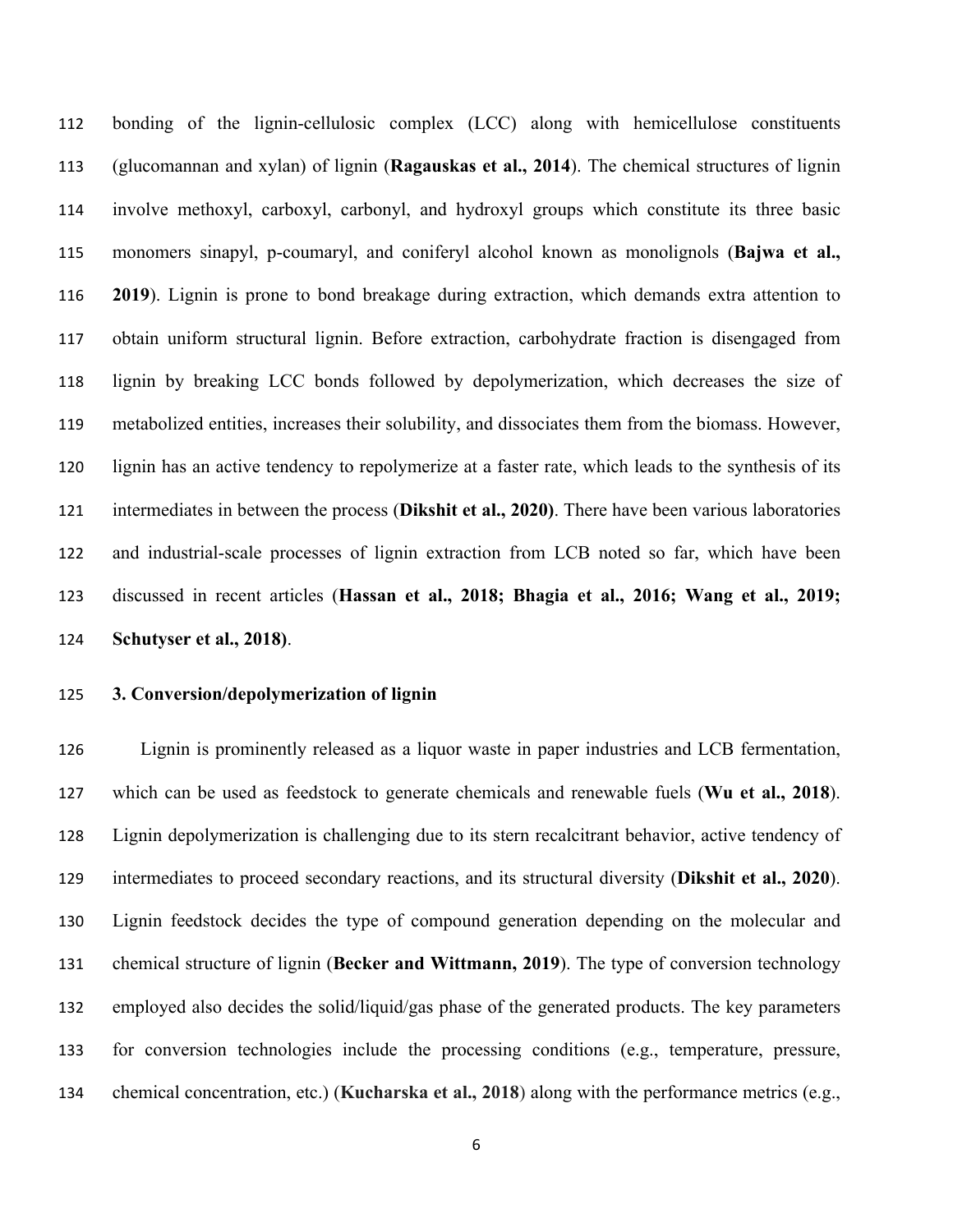throughput rate, composition, product yield, selectivity, etc.) (**Xu et al., 2019b**). There have been several lignin conversion technologies reported so far, which include thermochemical and catalytic conversion such as oxidation (**Cao et al., 2019)**, pyrolysis (**Liu et al., 2018**), carbonization (**Ruan et al., 2018**), gasification (**De Blasio et al., 2019**), biological/enzymatic conversion (**Salvachúa et al., 2020; Schutyser et al., 2018; Wang et al., 2018**), and hybrid conversion (**Wu et al., 2017; Beckham et al., 2016**). The thermochemical and catalytic conversion technologies of lignin valorization are beyond the scope of the current review; the remaining applicable conversion technologies are discussed below.

### *3.1 Biological/enzymatic conversion*

 In view of the inherent challenges associated with the thermochemical conversion technologies (**Schutyser et al., 2018**), biological (bacteria, fungi, etc.), and enzymatic conversion technologies of lignin are considered as more significant and eco-friendly (**Ponnusamy et al., 2019**). Recent reports signify the importance of microbial conversion of lignin into valuable products with single (pure) strains (**Salvachúa et al., 2020; Kumar et al., 2018; Wang et al., 2018**) and with microbial consortia (mixed strains) (**Bilal et al., 2018; Wu and He, 2013**). Depolymerization of lignin via biocatalysis involves several enzymes, for example, in the enzymatic degradation of β-aryl ether, biphenyl bond, and so on (**Xu et al., 2020**). Additionally, several bacteria strains were screened and characterized for the utilization of lignin as a carbon source for producing bioplastics, biofuels and bio-based chemicals (**Xu et al., 2020; Wang et al., 2018**). Biological systems function well in mild conditions, which can reduce the cost incurred by maintaining higher pressure and temperature (**Anthony et al., 2019**). However, these processes are time-consuming and incur extra maintenance/operation cost, which are the major challenges in commercialization of bioprocessing technologies (**Xu et al., 2019b**).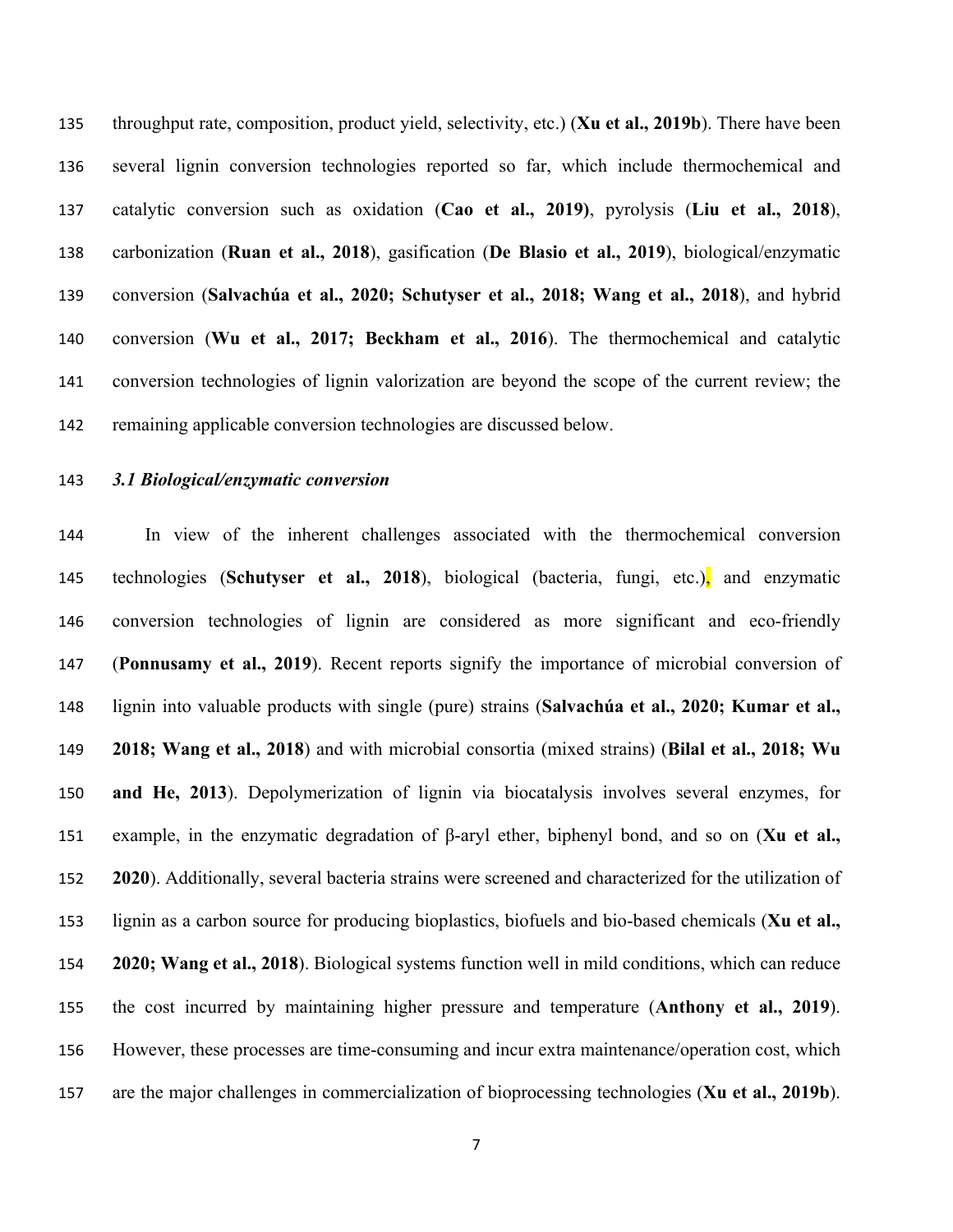The search for an efficient enzyme may overcome the existing limitations. For example, laccases and peroxidases are naturally produced by white-rot fungi, which, however, follow complex cultivation and biosynthetic pathways, rendering the commercial generation of a fungal enzyme uncertain and ambiguous (**Salvachúa et al., 2020; Li et al., 2019; Xu et al., 2019b; Wang et al., 2018**). Lignin-degrading enzyme also presents another challenge owing to its poor solubility in the bioprocessing media (**Constant et al., 2016; de Gonzalo et al., 2016**). To overcome the challenges associated with the thermochemical and biological conversion technologies of lignin, the concept of hybrid technologies has been proposed.

## *3.2 Hybrid conversion technologies*

Each technology adopted to date has its pros and cons, so there comes a hybrid approach to combine the advantages of biological conversion and thermochemical technologies (**Wu et al., 2017**). The reaction kinetics and catalytic conversion of the thermochemical approach are merged with microbial funneling of biological approach for lignin depolymerization and down streaming, respectively (**Beckham et al., 2016**). The biological down streaming will help in achieving efficient recovery of generated products of depolymerized lignin with high selectivity (**Anthony et al., 2019**), which can occur through various microbial metabolic pathways. The biological funnel was loaded with metabolic intermediates including catechol and protocatechuate, followed by their conversion to central metabolites such as acetyl-CoA, which eventually facilitated the selective production of target compounds (**Wang et al., 2018; Chen and Wan, 2017**). The hybrid technologies have mainly been applied for the utilization of sugar (**Schwartz et al., 2014; Sheldon, 2014)**. For example, cellulosic conversion technologies involved the thermochemical depolymerization of saccharide (**Taherzadeh and Karimi, 2008**) followed by the generation of pyrolytic sugars (**Rover et al., 2014**), which were eventually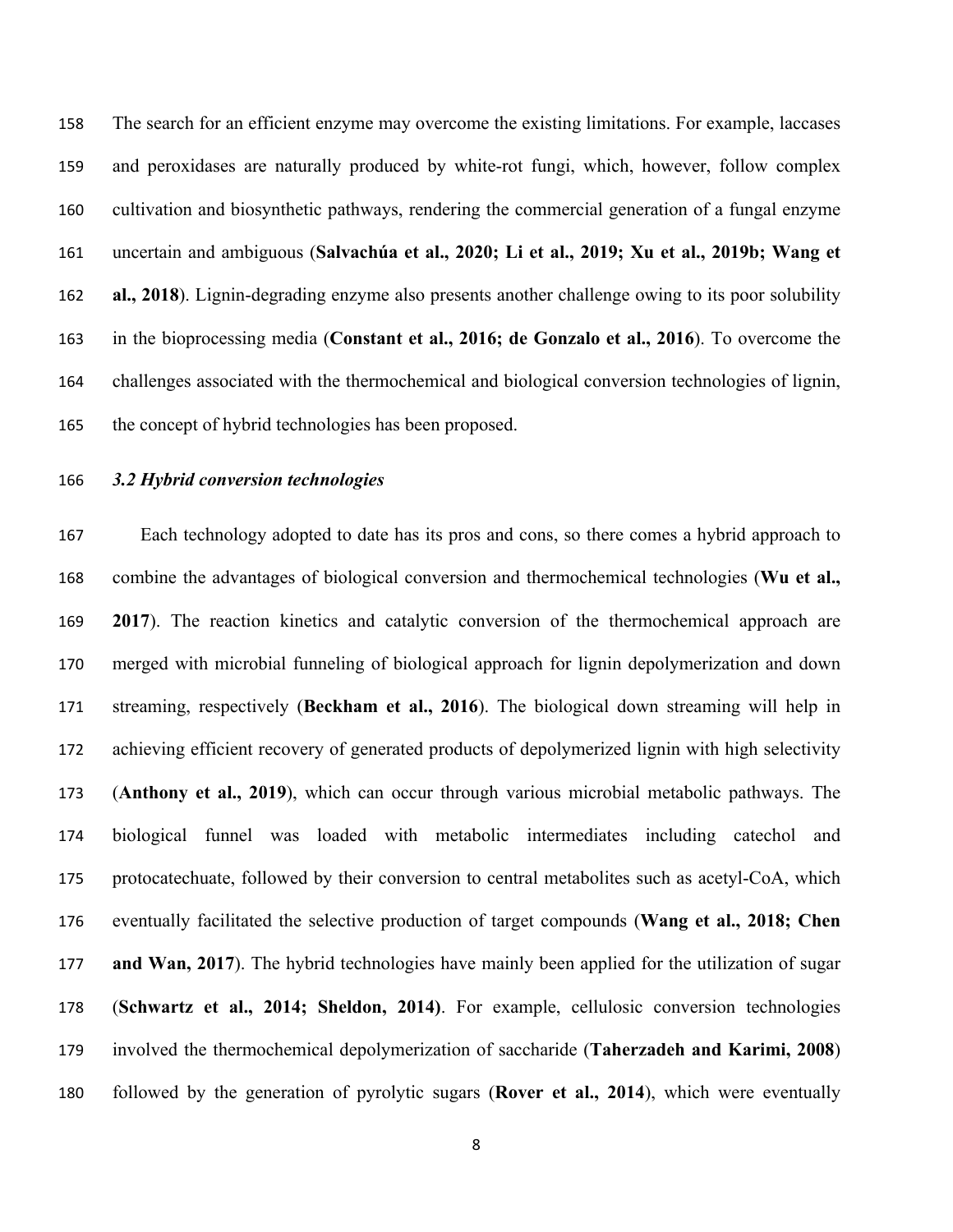converted to valuable bioethanol via microbial fermentation (**Schwartz et al., 2014**). LCB's sugar conversion via hybrid technology is a significant research area; however, lignin and lignin aromatics demand more attention towards its valorization via hybrid technology (**Salvachúa et al., 2020; Kumar et al., 2018; Wang et al., 2018**).

 Studies on hybrid technology have demonstrated integration of the thermochemical process with a microbial catalyst to metabolize aromatic compounds (**Linger et al., 2014**). However, the main objective of these studies was for the optimization of LCB pretreatment, separation, and recovery of sugar and lignin. To achieve an efficient lignin conversion via hybrid technology, many essential parameters should be considered, including the separation of soluble lignin breakdown products, reduced inhibitors generation, optimized microbial growth for better yield and selectivity, and process design for better yield at commercial scale (**Anthony et al., 2019**). Pretreatment techniques such as ammonia fiber expansion, alkaline pretreatment, etc., have been developed for LCB to highlight the potency of hybrid conversion processes (**Lin et al., 2016; Salvachúa et al., 2015; Linger et al., 2014**). The chemical pretreatments will facilitate depolymerization of lignin into more soluble oligomeric forms (simple forms), which are simultaneously utilized by microbes for the production of fuels and chemicals (**Xu et al., 2020**). This hybrid technology could be a plausible, cost-effective, and greener approach, but it also requires robust microbial strains, which improvise the biovalorization of lignin and lignin derivatives. In this context genus *Pseudomonas* could play a tremendous role.

**4. Why** *Pseudomonas***?**

Genus *Pseudomonas* are well known for secretion of oxidative enzymes such as oxidoreductases, PpDyP, and dioxygenase to induce the degradation of lignin and generation of lignin oligomers such as β-aryl-ether and coniferyl aldehyde (**Wang et al., 2018**). These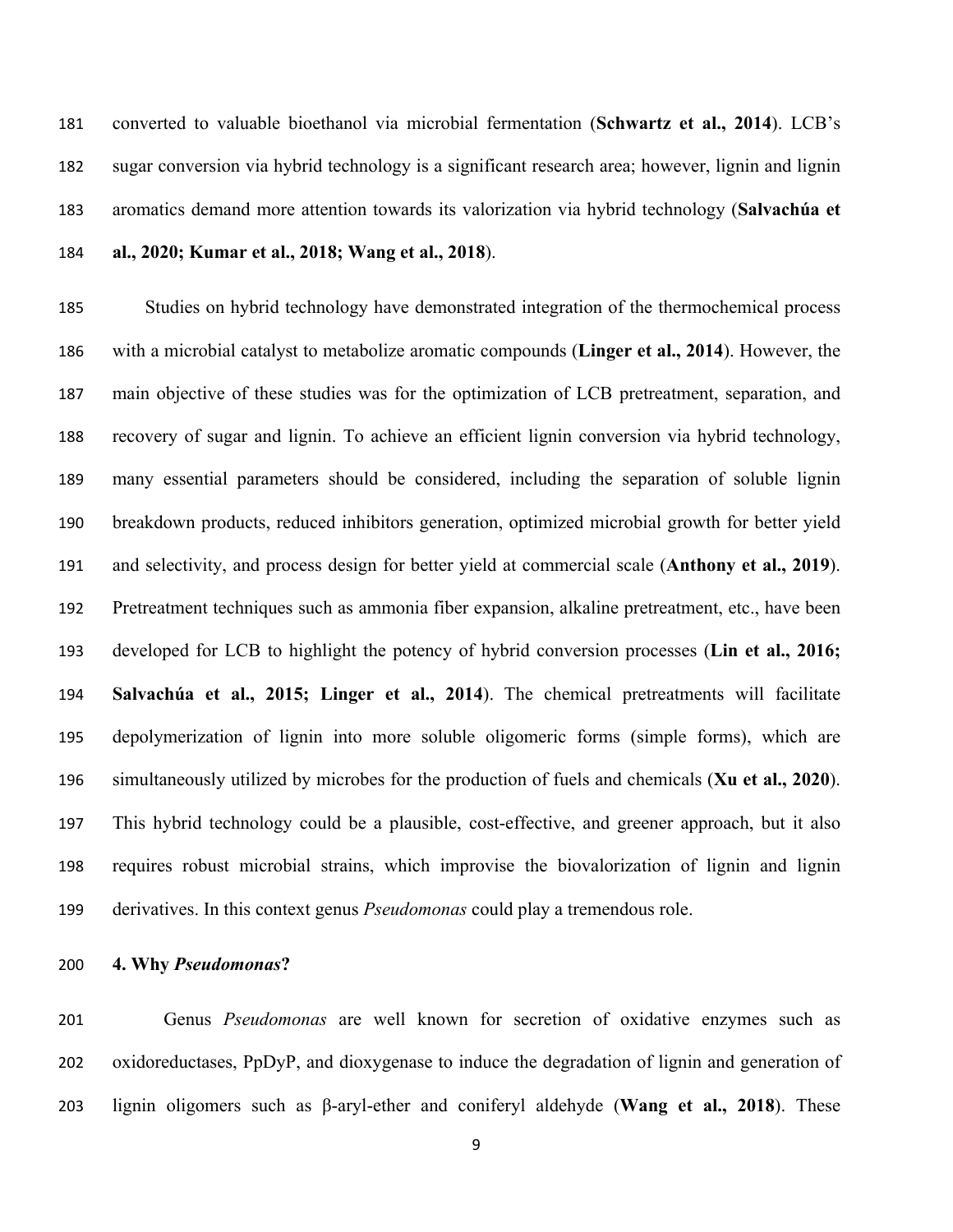generated oligomers are catabolized via aromatic compounds funneling pathways (**Salvachúa et al., 2020; de Gonzalo et al., 2016; Rahmanpour and Bugg, 2015**). Additionally, they can easily acclimatize to the environment and are easy to be genetically modified (**Nikel and de Lorenzo, 2018; Lin et al., 2016**). These characteristics indicate the significance of genus *Pseudomonas* in the biovalorization of lignin and lignin derivatives. **Ravi et al. (2018)** cultivated the *P. deceptionensis* (DSM 105530) bacterial strain isolated from the sediments of the Baltic Sea in minimal salt media (MSM), having 5 mM lignin model compounds such as ferulate, p- coumarate, benzoate, syringate, vanillin, guaiacol, vanillate, 4HB, and vanillyl alcohol (VA) separately at 27 °C and 180 rpm with initial optical density (OD) 0.5. The bacterial strain *P. deceptionensis* (DSM 105530) showed the maximum specific growth (0.3 h<sup>-1</sup>) for benzoate and 214 minimum specific growth  $(0.12 \text{ h}^{-1})$  for VA. Previously **Ravi et al. (2017)** cultivated the *P*. *putida* KT2440 in MSM supplemented with 5 mM vanillin, vanillate, 4HB, *p-*coumarate, benzoate, and ferulate separately or in mixed form at 28 °C and 170 rpm. *P. putida* KT2440 significantly utilized the six aromatics as carbon source. *P. putida* KT2440 showed the 218 maximum specific growth  $(0.27 \text{ h}^{-1})$  for benzoate and minimum specific growth for ferulate (0.21 h<sup>−</sup><sup>1</sup> ). The above studies showed the growth of bacterial strain *Pseudomonas* using various lignin model compounds. In spite of the large number of investigations related to the utilization of aromatic as a carbon source by *P. putida* via β-ketoadipate rout, some key parameters such as the kinetics and flux capacities are still not well understood.

 *P. putida* has a specific *β*-ketoadipate rout for the use of monomeric lignin derivatives as the sole carbon and energy source for the production value-added products (**Wang et al., 2018**). The *β*-ketoadipate rout could be separated into two different branches based on their end products. In one branch, lignin model compounds such as *p*-cresol and 4HB as well as lignin derivatives such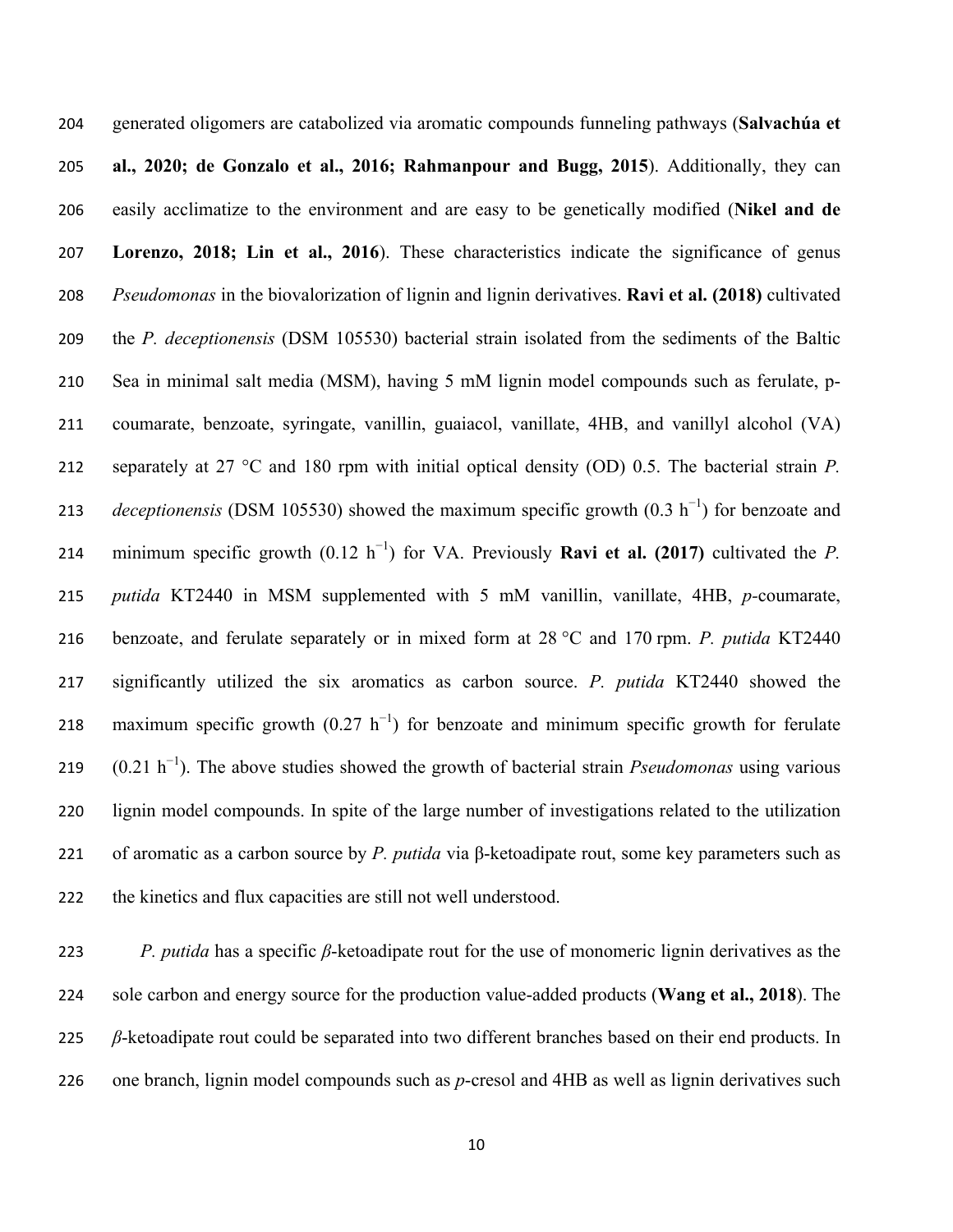as vanillate and coniferyl alcohol were transformed to protocatechuate, whereas the second branch transformed aromatic hydrocarbons, aromatic amines, and monomeric lignin to catechol (**Chen and Wan, 2017**). The end products of both branches (protocatechuate and catechol) were further transformed to β-carboxymuconate and muconate facilitated by enzymes protocatechuate 3,4-dioxygenase and catechol 1,2-dioxygenase, respectively (**Dikshit et al., 2020**). Furthermore, these aromatic products, β-carboxymuconate and muconate, could be converted to succinyl-CoA and acetyl-CoA via several enzymatic routes (**Figure 1**). Afterward, enzymes such as fatty acid synthase II and acetyl-CoA carboxylase as well as other metabolic routes can use these final products as substrates for the production of value-added products such as PHAs (**Wang et al., 2018**).

 Several recent studies recommended the use of genus *Pseudomonas* in biovalorization of lignin at industrial level (**Salvachúa et al., 2020; Nikel and de Lorenzo, 2018; Wang et al., 2018**). An array of Dyp-type peroxidases was investigated in *P. fluorescens* Pf-5, which revealed enzyme Dyp1B as lignin oxidizer (**Rahmanpour and Bugg, 2015**). There are other competent strains including *Pseudomonas* sp. PKE117 in comparison to white rot fungi as mentioned by **Yang et al. (2007)**, which are capable of softwood bio-pulping and ensure to decompose benzene rings and destroy guaiacyl propanoid lignin units. **Linger et al. (2014)** realized that the ability of lignin depolymerization by *P. putida* KT2440 was attributed to the analytical structure of the produced medium chain length-PHA (mcl-PHA) using alkali-pretreated liquor (APL) 246 supplemented with <sup>13</sup>C-labeled carbon. *P. putida* mt-2, a mega plasmid was detected in the strain KT2440 and its parental copy. Gel permeation chromatography (GPC) and Klason lignin analysis concluded that the plasmid was responsible for reducing a significant fraction (30%) of high molecular weight (HMW) APL in 7-day culture (**Salvachúa et al., 2015**). Similarly, strain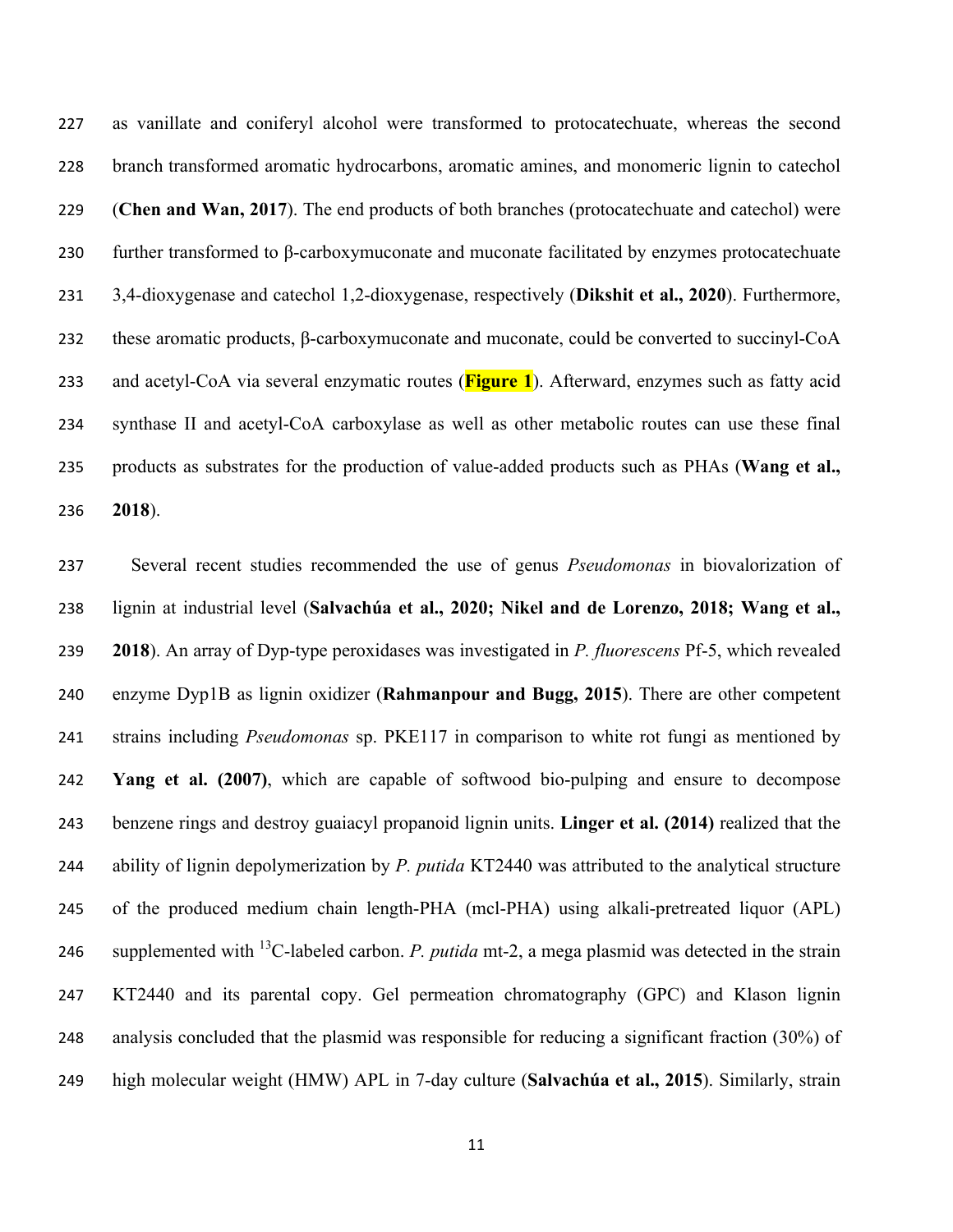*P. putida* NX-1 and *P. putida* A514 chosen from fifteen screened strains demonstrated lignin modification and optimized growth in a minimal salt medium (MSM) with 1% lignin (alkali- insoluble) (**Xu et al., 2018b; Lin et al., 2016**). SEM (scanning electron microscopy) and FTIR (Fourier transform infrared spectroscopy) were applied to analyze the morphological and chemical structural changes (decreased number of guaiacyl unit and particle size) in lignin induced by strain *P. putida* NX-1 (**Xu et al., 2018b**).

Another successful attempt was made to degrade alkaline lignocellulosic material by *Pseudomonas* strain Q18 extracted from rotten wood (**Yang et al., 2018**). This strain could utilize lignin efficiently in the presence of DyP-type peroxidase (PmDyP), which generated phenol substituted aromatic compounds. Such enzymes PmDyP are molecularly cloned and expressed in a high growth strain followed by its purification and kinetic assays for further LCB biodegradation (**Yang et al., 2018**). Biosensor functional screening detected multicopper oxidase and CopA in *Pseudomonas* sp. and *P. stutzeri*, which respond to monomeric phenolic compounds (**Strachan et al., 2014**). GC-MS detected compounds such as 4-hydroxy- 3methoxybenzoic acid and 2,6-dimethoxybenzen-1,4-diol were generated upon the action of CopA over lignin in the presence of Cu(II). In a study by **Granja-Travez and Bugg, (2018)**, CopA-type multicopper oxidase was elucidated from *P. fluorescens* Pf-5 and *P. putida* KT2440 CopA, which could oxidize 5,5′-dehydrodivanillate (DDVA) and guaiacylglycerol-β-guaiacyl ether (GGE) lignin compounds to form dimerized products (**Table 2**). Finally, the production of vanillic acid (VA) was done by the enzymatic action on lignosulfonate. The presence of *copA* gene was extremely important, as the mutation in *P. putida* KT2440 displayed a decrease in activity on aromatic compounds and this enzyme could act as laccase (**Granja-Travez and Bugg, 2018**). According to **Salvachúa et al. (2020),** the metabolism of lignin-based aromatic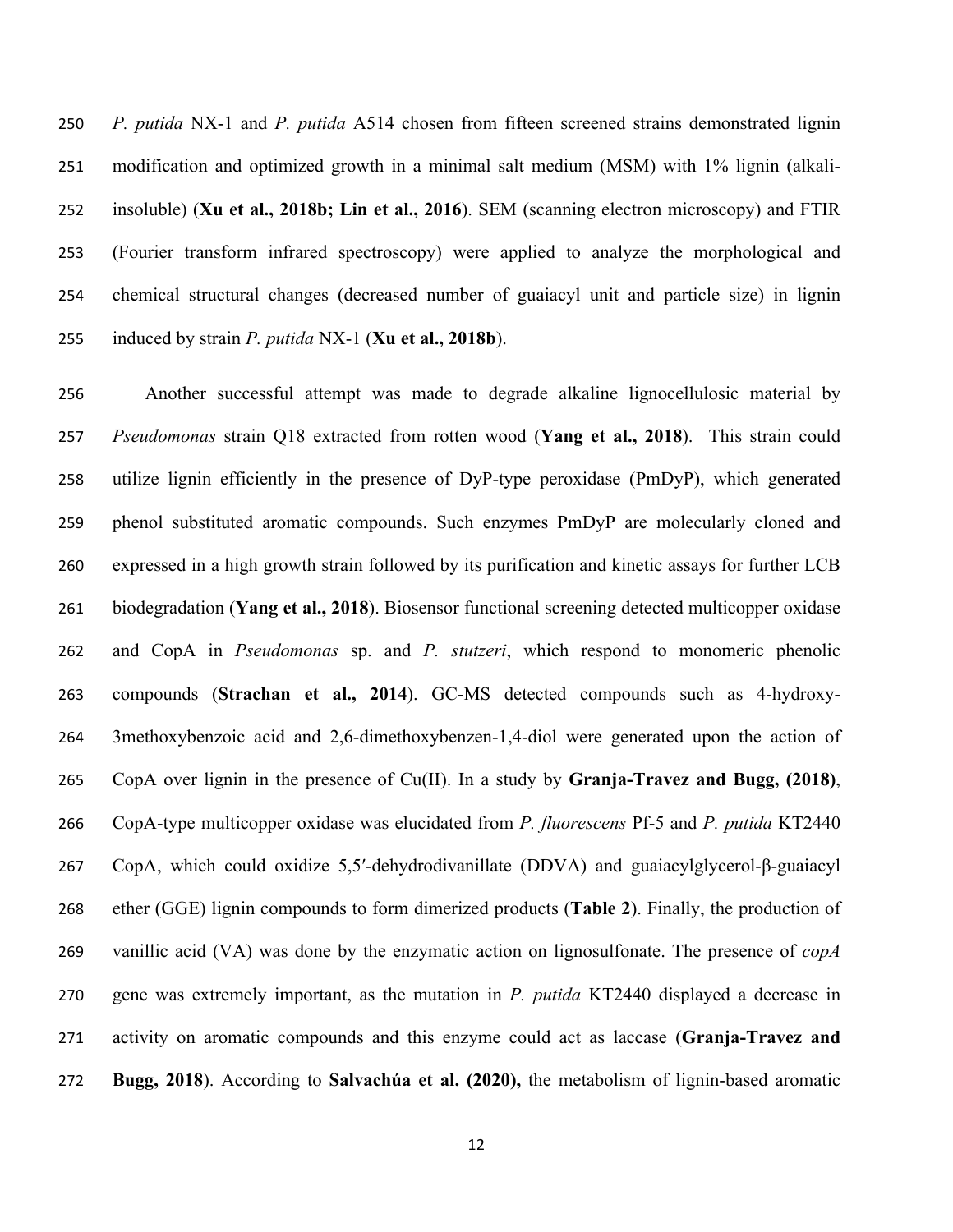compounds was mediated by outer membrane vesicles (OMVs), which served as an extracellular strategy in *P. putida* KT2440 for nutrient procurement.

## *5. Pseudomonas* **as cell factory: Advanced tools and technologies**

 *P. putida* KT2440 showed remarkable potential to synthesize and store PHAs by utilizing lignin and lignin model compounds as carbon sources (**Linger et al., 2014**). PHAs are biodegradable and biocompatible plastics that have a diverse range of applications in various fields such as packaging materials, drug carriers, and tissue implants (**Kumar et al., 2020a; 2016; Thakur et al., 2018**). *P. putida* KT2440 successfully utilized lignin and APL release after pretreatment of LCB as a carbon source for the biosynthesis of PHAs, which enabled the system to accumulate PHAs 32 wt.% in 48 h (**Linger et al., 2014**). Subsequently, ortho-cleavage of lignin derivative (catechol) forced *P. putida* to enhance the production of pyruvate and MA, which are raw materials for the fabrication of bioplastics (**Chio et al., 2019**). Even though the utilization of lignin for PHA production by *P. putida* KT2440 was demonstrated, more research and technological development are required to enhance the yield and quality of PHAs. **Salvachua et al. (2015**) used APL and screened out 14 oleaginous bacterial strains including *P. putida* that could accumulate PHAs as well as lipids. The bacterial lipids were further used for the production of biodiesel via the process of transesterification in the presence of acid or alkali catalyst (**Kumar et al., 2017a, b**).

 Deployment of biotechnological tools in the field of bacterial PHAs production is demanding as it can modify the PHA biosynthesis pathway by insertion or deletion of genes (**Kumar et al., 2020a**). For example, **Wang et al.** (**2018**) reported the biosynthesis of mcl-PHA by *P*. *putida* A514 using lignin model compound (vanillate) as the only carbon source in the culture media. Improvement in the bacterial biomass and PHA accumulation was observed after targeted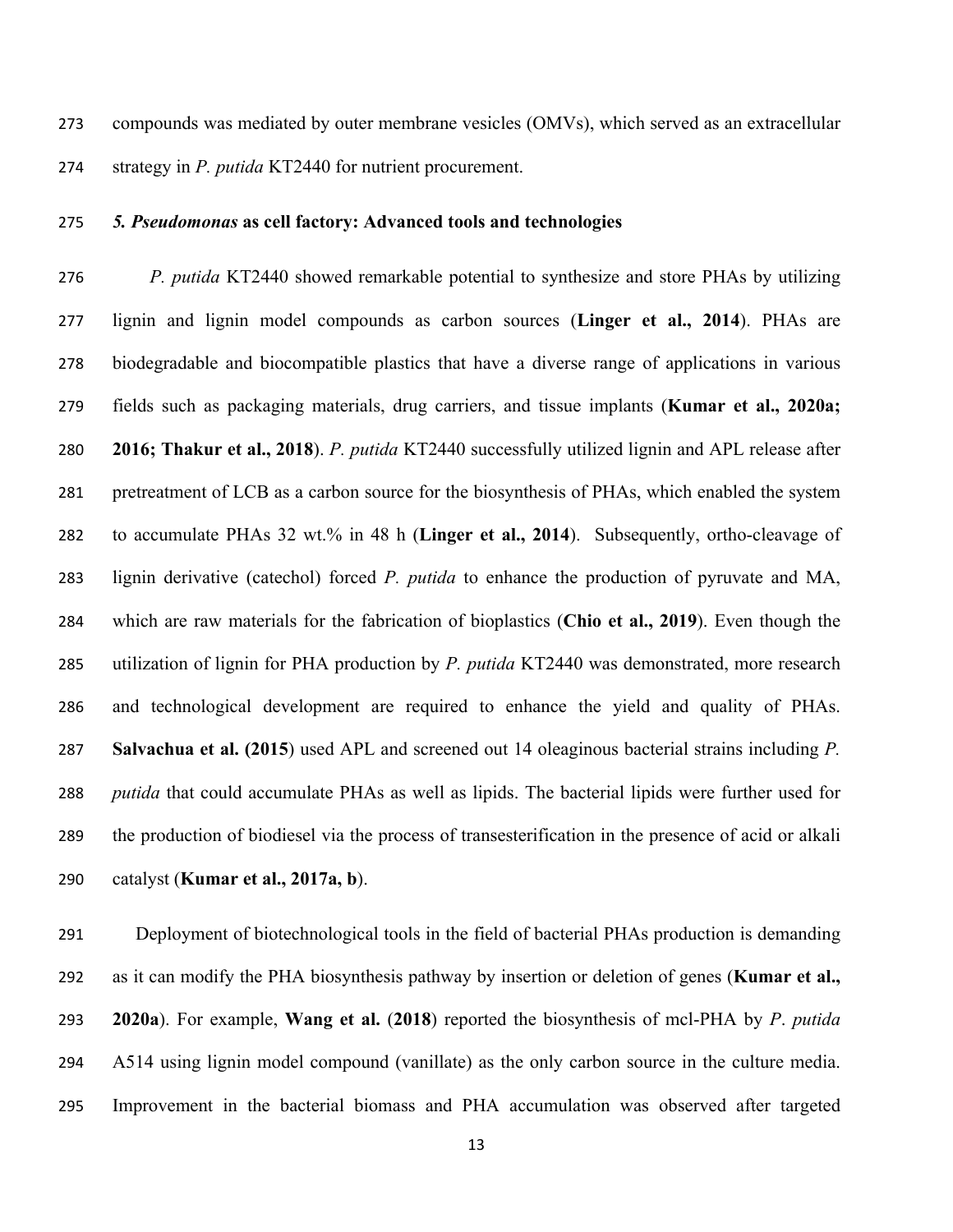overexpression of enzymes such as enoyl-CoA hydratase, long-chain fatty acid-CoA ligase and 3-hydroxyacyl-ACP thioesterase encoded by *phaJ4*, *alkK, and phaG* genes, respectively **Table**  298 2. The reported yield of 246 mg  $L^{-1}$  PHA signifies the relevance of advanced genetic tools and technologies in biovalorization of lignin by *pseudomonas* along with roles of various genes/enzymes involved in PHA biosynthesis pathways as illustrated by **Figure 1**.

 Bacterial production of MA using lignin-based carbon sources is gaining attention. MA is the natural catabolic intermediate of lignin and lignin-based aromatics that is considered as a precursor molecule of AP and TA synthesis, which can be directly used as raw materials for the fabrication of marketable bio-based plastics (**Becker and Wittmann, 2019; Becker et al., 2018**; **Vardon et al., 2016**). Commercial-scale synthesis of unsaturated polyamides and unsaturated polyesters using MA as a precursor molecule was reported by **Suastegui et al.** (**2016**) and **Rorrer et al.** (**2017**). Bacterial MA production pathways using sugar as carbon sources have inherent limitations, resulting in low production yield and limiting the commercialization of this precursor molecule (**Becker and Wittmann, 2019**). Application of lignin and lignin-based aromatic as a carbon source for microbial production of MA remarkably changed the commercial production of cost-effective MA. There have been several wild and mutants/engineered microorganisms (**Table 1**) deployed recently for the production of MA at commercial scale (**Barton et al., 2018; Becker et al., 2018; Kohlstedt et al., 2018; Sonoki et al., 2018**). Owing to the fabulous performance of *P. putida* as aromatic compounds degrader and MA producer, many genetic engineering and manipulation approaches have been reported so far (**Lee et al., 2019; Xu et al., 2019b; Nikel and de Lorenzo, 2018**). The production of MA by chemically mutated *P. putida* KT2440 JD-1 strain using glucose-benzoate combination in the production media (**van Duuren et al., 2011**). Point mutation in the cat operon transcriptional regulator (*catR*) leads to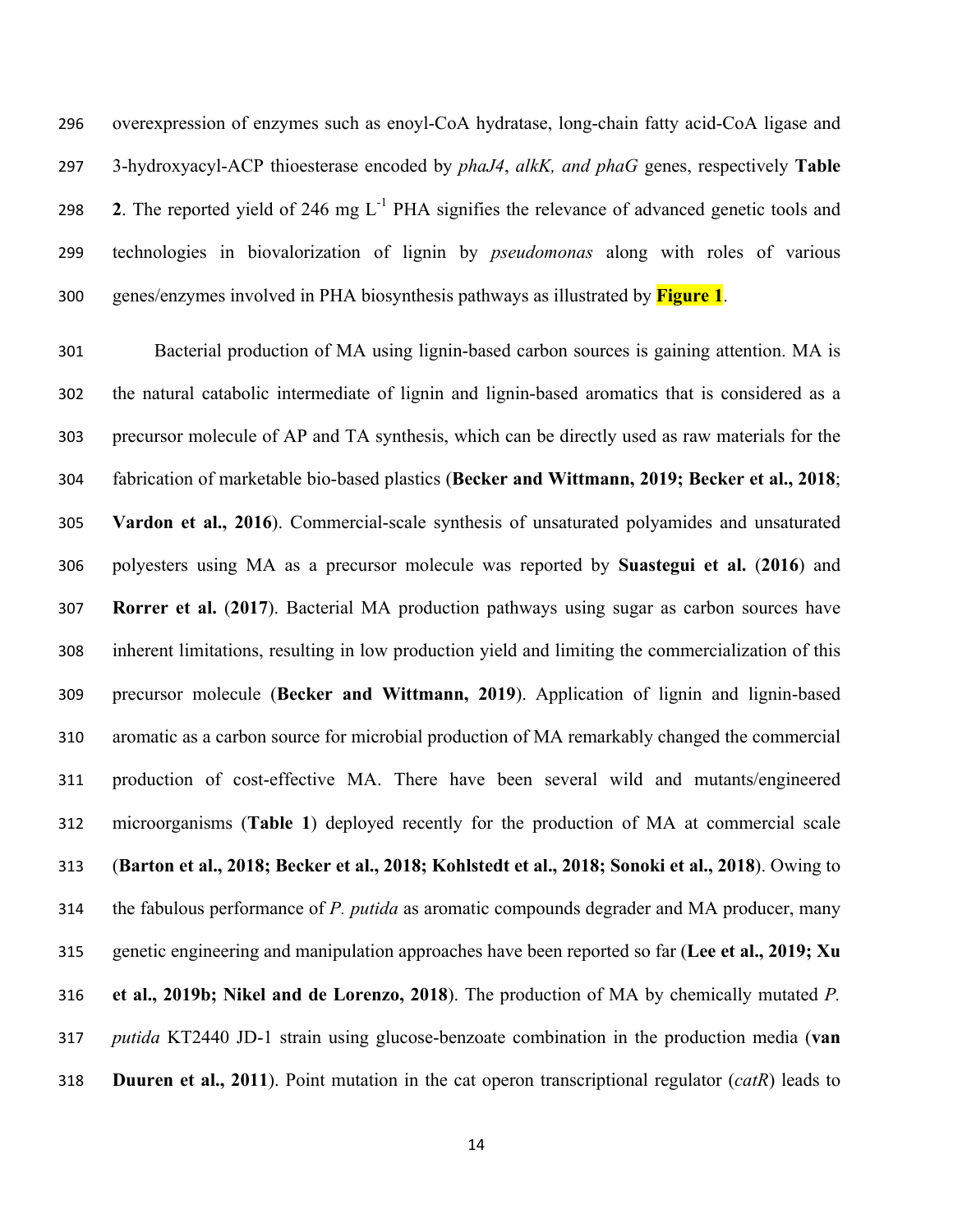the suppression of the muconate cycloisomerase (*catB*) activities, resulting in biosynthesis of MA by JD-1 strain. Also, **van Duuren et al.** (**2012**) applied programmed pH-controlled glucose-321 benzoate feed and reported the MA yield 18.5 g L<sup>-1</sup> with the production frequency of 0.6 g g<sup>-1</sup> h<sup>-</sup> <sup>1</sup>. These studies recapitulate how to enhance the yield of the anticipated products from lignin derivatives by altering the aromatic funneling pathways of the *P. putida* and regulating the physicochemical parameters of the growth media.

 Upgrading MA production by metabolically engineered strain *P. putida* KT2440 has been performed by **Vardon et al. (2015**). An array of lignin derivatives or aromatics compounds such as, protocatechuate, coniferyl alcohol, phenol, ferulate, *p-*coumarate, vanillin, caffeate, 4- hydroxybenzoate (4HB), benzoate, and catechol have been chosen. The linking of natural protocatechuate degradation via β-ketoadipate pathway has been done by heterological *aroY*  expression gene obtained from *E. cloacae*, which was able to translate enzyme protocatechuate decarboxylase. Concurrently, the disruption of natural protocatechuate metabolic pathway took place by enzyme protocatechuate 3,4-dioxygenase translated by *aroY* implemented on *pcaHG* locus. This strategy assisted *P. putida* to minimize the loss of aromatics in central metabolic pathway (**Vardon et al., 2015**). The utilization of phenol has been empowered by enzyme phenol monooxygenase translated by gene *dmpKLMNOP*, expressed in *Pseudomonas sp*. CF600 by metabolic engineering. Additionally, constitutively expression of *catA* gene encoded MA synthesizing enzyme catechol 1,2 dioxygenase and promoted the MA synthesis with minimal degradation. The replacement of genomic constituent such as *catR, catBC*, and the inherent promoter of *catBCA* of *P. putida* KT2440-CJ103 strain by strategically designed expression cassette was composed of the *tac* promotor (*Ptac*) along with *catA* and *dmpKLMNO*P genes. This manipulation led to the production of MA via the catechol and protocatechuate pathways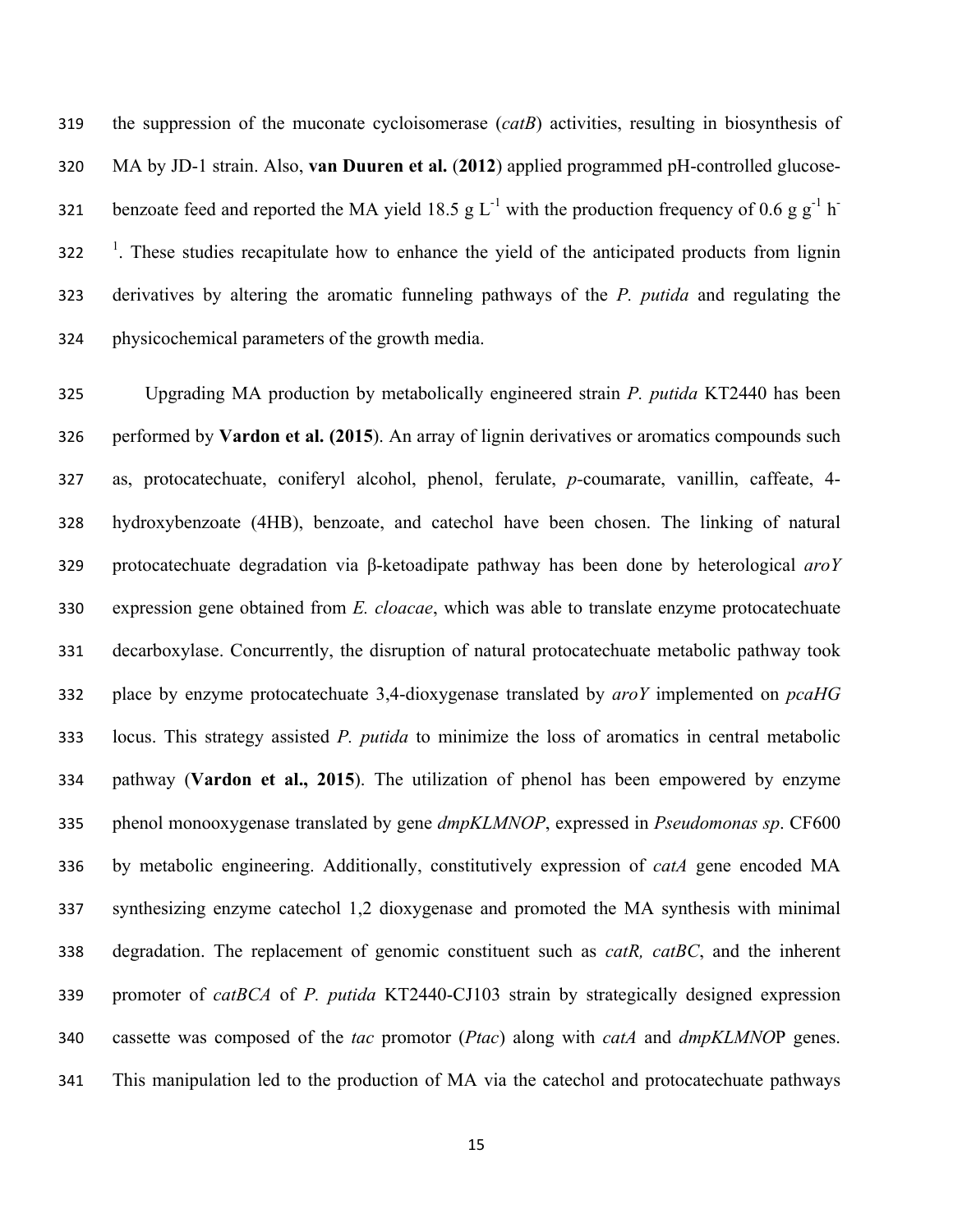342 using diverse range of aromatic compounds. Within 78.5 h the bacterial strain yielded 13.5 g  $L^{-1}$  using glucose and aromatic (*p-*coumarate) as a growth and biotransformation material, respectively, in a fed-batch operation. Th purified MA was recovered (74%) with purity of more than 97% from bacterial culture by the use of activated carbon and subsequent crystallization (**Vardon et al., 2015**). Finally, the synthesis of bio-based AP was done by catalytic hydrogenation of produced MA using Pd/C-aided catalyst. **Johnson et al.** (**2016**) enhanced the MA productivity by improving the enzymatic activity (by supplying enzymatic flavin-derived cofactor) of protocatechuate decarboxylase involved in protocatechuate rout in *P. putida*. The reduction in protocatechuate accretion and 50% increment in MA production were observed using *p-*coumarate in the production media. The upstream aromatics degradation pathways of *P. putida* were reducing metabolic funneling of aromatics in the presence of aromatics mixture along with catechol as a key metabolic intermediate (**Nikel and de Lorenzo, 2018**). It was implemented to make engineered *E. coli* more competent towards the production of MA utilizing aromatics (**Thompson et al., 2018**).

 Recently, **Kohlstedt et al.** (**2018**) advanced the metabolic ability of *P. putida* KT2440 and carried out the MA production using softwood lignin as feedstock. Adopting a subsequent chemical and biochemical transformation (hybrid) technology for MA production was demonstrated up to a pilot scale, which facilitated its application in the fabrication of bio-nylon. Firstly, thermal treatment was given to softwood lignin to produce a mixture of phenol and catechol along with minor quantities of p-cresol and o-cresol. Afterwards, genetically engineered MA-9 bacterial strain produced MA using the hydrolysate mixture within 54 h in the culture broth. The subsequent steps of purification, hydrogenation, and polycondensation with hexamethylenediamine allowed the production of bio-nylon (**Kohlstedt et al., 2018; Vardon et**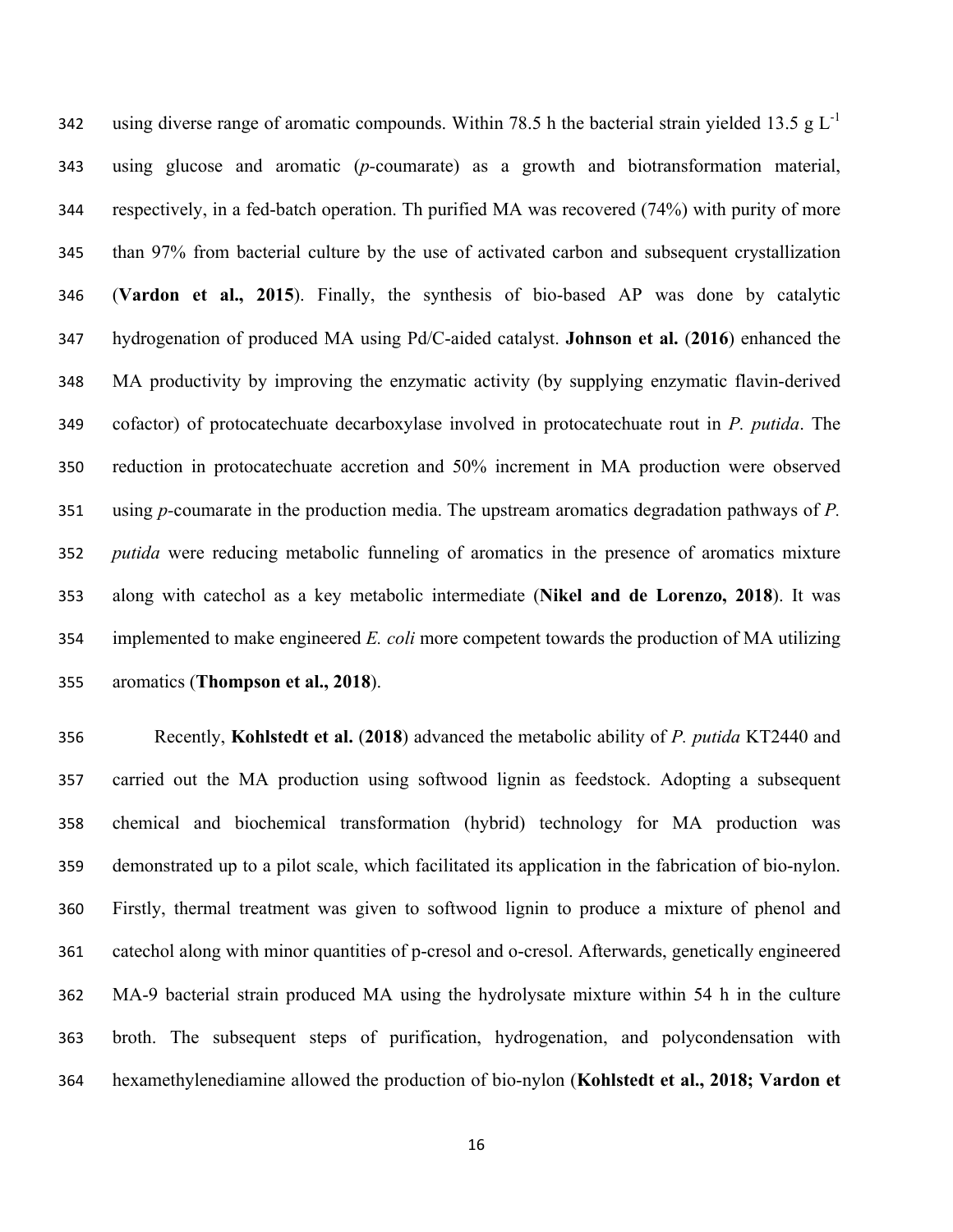**al., 2015**). Also, the engineered MA-9 strain enabled the transformation of phenol to MA with the help of native enzyme phenol hydroxylase, along with the production of methylated MA from cresols. Using lignin hydrolysate as a carbon source, the MA-9 bacterial strain was able to 368 produce 13 g L<sup>-1</sup> MA with minute quantities of methylated MA (**Kohlstedt et al., 2018**). Bacterial funneling of lignin and lignin model compounds for the production of MA was innately merged at catechol (toxic intermediate) node, which was the major stumbling block in biovalorization of aromatic compounds. Metabolically engineered (deleted *catCB* gene) *P. putida* KT2440-MA-1 was able to produce MA when a mixture of catechol-glucose was used in the production media. However, the catechol noxiousness affected the metabolic energy level by lowering the generation of ATP (adenosine triphosphate). The problem could be resolved by adopting various approaches such as fermentation modes, control feeding, culture duration, etc., 376 yielding a maximum production of 64.2 g  $L^{-1}$  MA, which was ten times higher than previously reported values (**Kohlstedt et al., 2018**).

 Improved *catA* gene expression, which translated catechol 1,2-dioxygenase enzyme (catechol-degrader) in bacteria by system metabolic tools, has been considered as an emerging strategy. Direct introduction of an additional set (*catA2*) of the gene in downstream of the *catA*, whose expression was regulated by inherent *catA* promoter, was considered as the most effective strategy among other biotechnological innovations (**Kohlstedt et al., 2018**). This strategy led to the generation of a mutant MA-6, displayed enormous catechol tolerance, enhanced catechol degradation, as well as improved the MA production with 98% purity at kilogram level. **Johnson et al. (2017)** estimated the conversion efficiency of aromatics (*p-*coumarate and ferulate) by *P. putida* KT2440 on a regulatory level. The lower biotransformation (*p-*coumarate and ferulate to MA) efficiency was because of carbon catabolite repression (*crc*) present in genome of the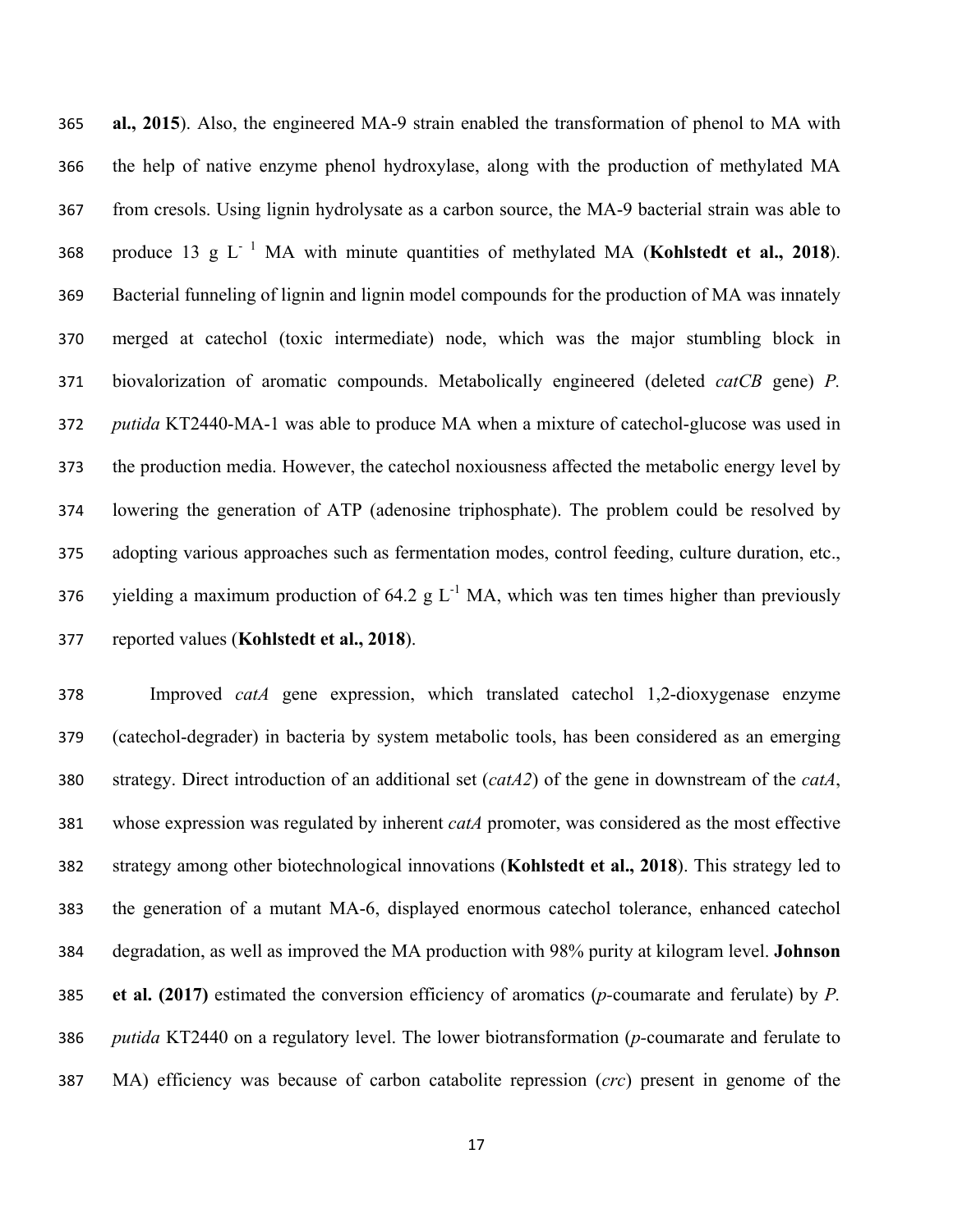KT2440 strain. Deletion of *crc* regulator from genome of *P. putida* KT2440 significantly improved the MA yield (**Johnson et al., 2017**). However, the collective characteristic of the genus *Pseudomonas* in the above research studies was completely based on glucose as co- substrate (growth substrate) and lignin or lignin model compounds as production substrate (convertible substrate).

 Recent investigations have been done to address the glucose-independent MA biosynthesis efficiency of genetically modified *Pseudomonas* strain and its production processes. **Salvachúa et al. (2018)** established the method and host selection to enhance the MA yield and the rate of production by utilizing lignin model compounds, namely hydroxycinnamic acid (HCA), p- coumaric acid (p-CA), and ferulic acid (FA). Recent development in bioprocess engineering and optimization of production process facilitated the production of MA by *P. putida* from aromatic compounds. Combined application of genetic and metabolic engineering resulted in the overexpression of desirable gene and deletion of a universal catabolic regulator, which ultimately 401 led to the generation of robust strains. The production rate of MA was more than 0.5 g L<sup>-1</sup> h<sup>-1</sup> and the maximum yield was 50 g  $L^{-1}$ , which was close to the product tolerance (i.e., toxicity) limit of *P. putida*, in varying fermentation conditions (**Salvachúa et al., 2018**). Substrate feeding strategy at higher pH conditions significantly decreased the salt concentration, leading to higher product yield by reducing product dilution. Also, MA production was established with aromatics/lignin-rich feedstock (e.g., corn stover) and achieved 4 g L<sup>-1</sup> yield (**Salvachúa et al.,** *a*  **2018**). **Sonoki et al.** (**2018**) constructed a lignin degrader *P. putida* IDPC strain by simultaneous removal of *pcaHG* and *catB* gene from the genome*.* Again*, pcaHG* expression was reinstated by the application of plasmid-based *pcaHG,* which was under control of the lac promoter, in that way escaping the typical expression regulator. Simultaneous biomass production and MA yield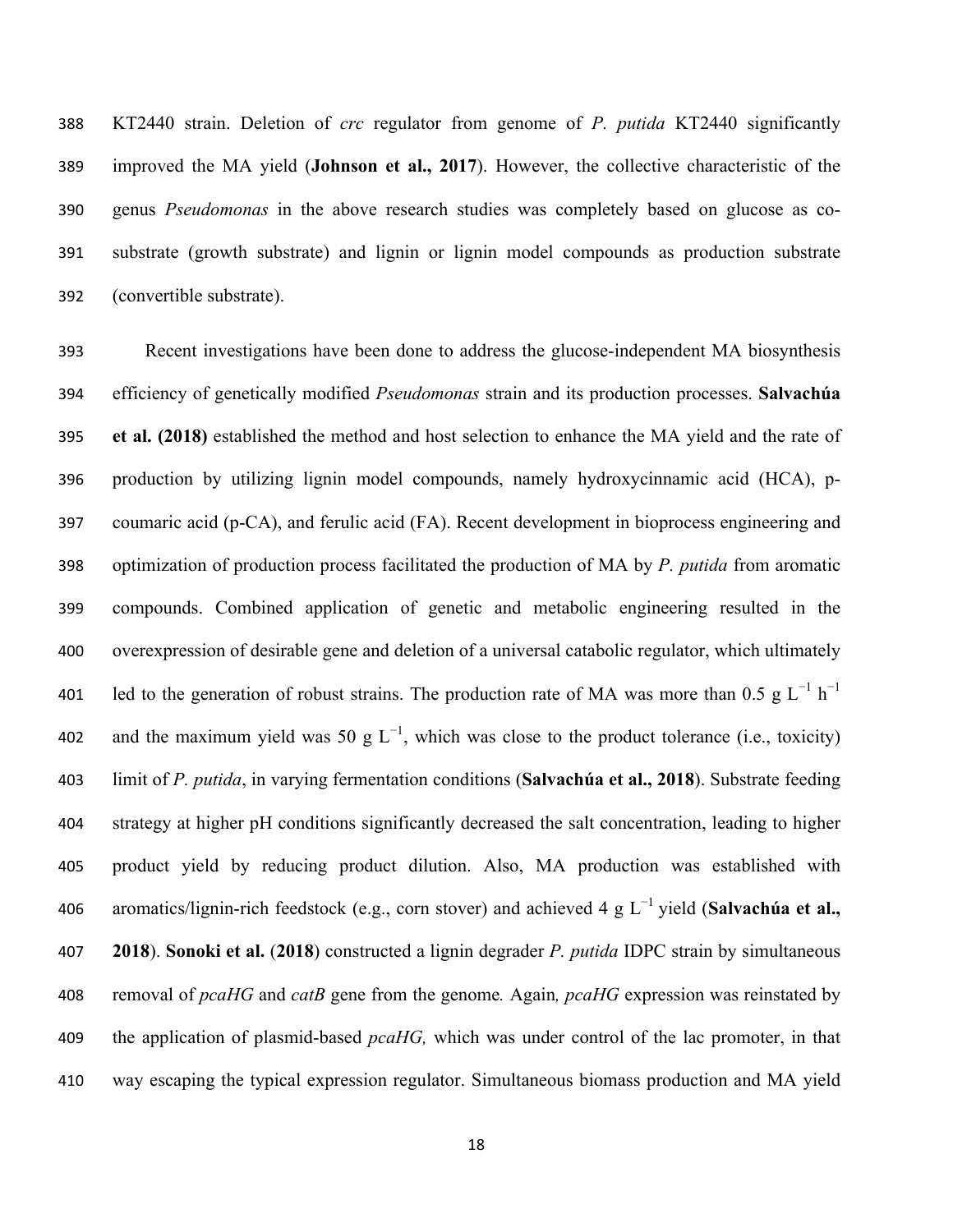was obtained by co-expression of the *pcd* gene encoding protocatechuate decarboxylase enzyme obtained from *Klebsiella pneumoniae.* The molar yield of MA was 3%, 12% and 20% by using vanillic acid (VA), 4-hydroxybenzoic acid (4-HB), and a mixture of both, respectively. The lignin degrader *P. putida* IDPC construct was also reported for the production of MA from softwood lignin hydrolysates, but this approach required additional research prior to large-scale MA production (**Sonoki et al., 2018**).

## **6. Research needs and future directions**

 Biovalorization of widely available feedstock as feedstock is considered as beneficial for both commercial as well as environmental point of view. Several worthwhile products such as biofuel, chemicals, and biomaterials have been produced via lignin biovalorization by genus *Pseudomonas* alone, as well as a hybrid system using advanced tools and technologies. The generation of diverse range of lignin derived aromatic compounds can be achieved by depolymerization of lignin. These depolymerized aromatics can be further converted into valuable biological products via diverse microbial enzymatic action and funneling pathways. A single bacterial system, every so often lacking the major vital enzymes, has a limited production efficiency. Hence, the application of advanced genetic tools and metabolic engineering in genus *Pseudomonas* can enhance the production efficiency of the system by hindering the formation of unwanted (toxic) co-products.

 The metabolic engineered bacterial strain *P. putida* has been enabled to use a wide range of aromatic compounds for the biosynthesis of desirable products. Advancement in strategy of lignin biovalorization built on the principle of sustainable environment and circular economy will propel the integrated biorefinery towards sustainable alternatives. Additionally, this approach may support the existing biorefinery technology economically. Even though a large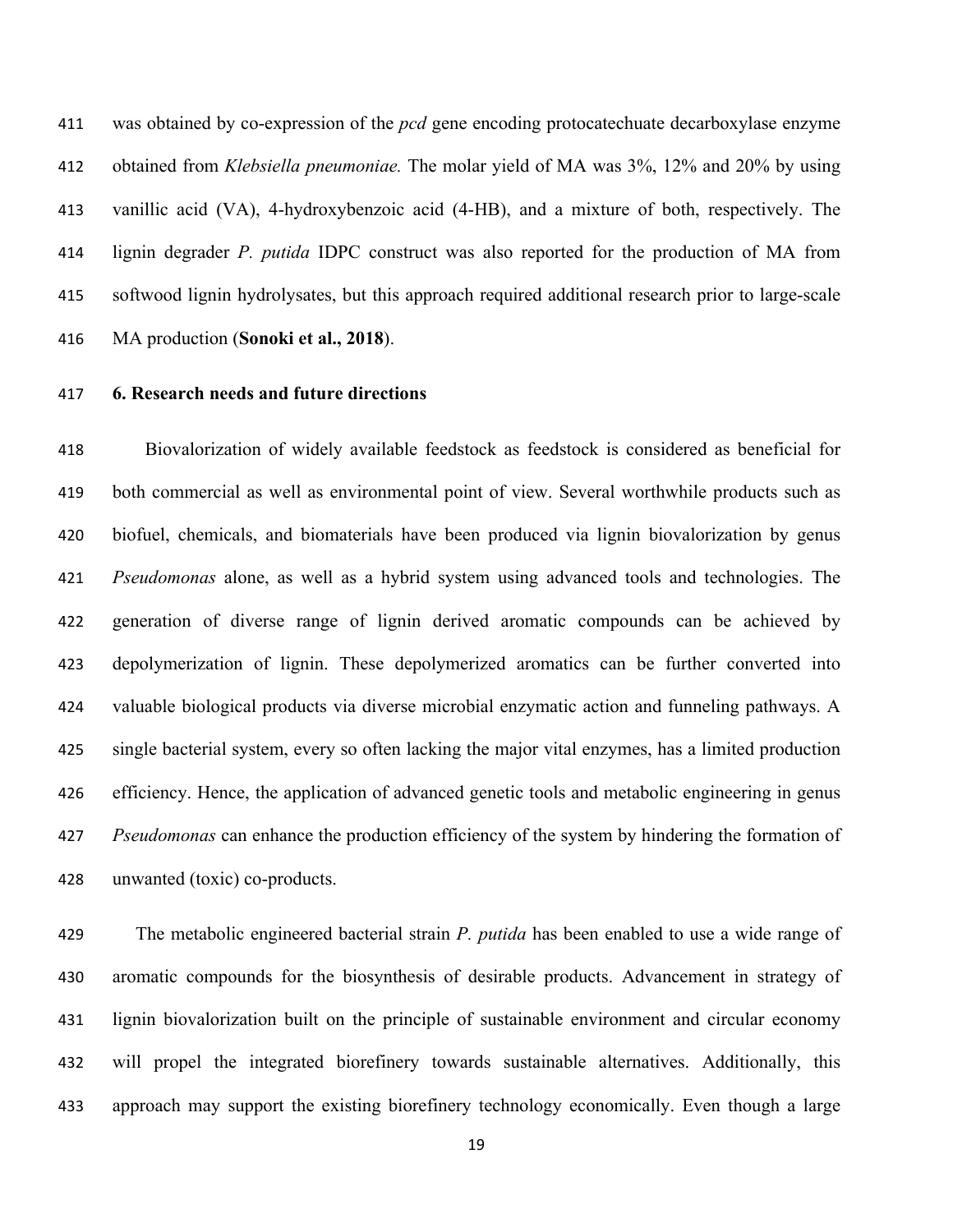number of studies, demonstrations, and promising results have been published so far related to lignin biorefinery, lignin biorefinery is still underutilized at commercial level. Better engineering control of the bacterial system and its enzymatic interactions, genomic and metabolic engineering, and the screening and isolation of potential lignin-degraders (e.g., genus *Pseudomonas*) can make the lignin biorefinery more cost-effective and marketable. Life cycle assessment (LCA) of lignin valorization processes has demonstrated their reduced environmental impacts in comparison to the conventional fuel-based refinery. The biorefinery of lignin and its model compounds are gaining attention, and it is a key to ensure the best production route having the minimal environmental impacts. Until now, very few LCA investigations have been done for biovalorization of lignin. Existing studies mainly focus on the synthesis of phenolic chemicals and fuels (**Lettner et al., 2018; Bajwa et al., 2019**). Recently, a comparative LCA has been performed by **Corona et al. (2018)** for the production of AP from conventional fuel and lignin derivatives using hybrid system. They applied *P putida* KT2440 strain for the production of MA 447 using lignin derivatives as feedstock. The lignin-derived AP displayed 4.87 kg  $CO<sub>2</sub>$  emission in the production of 1 kg AP, which was 78% less than mean and 62% less than maximum emission of GHGs from the fossil fuel-derived AP (**Corona et al., 2018**). Hence, the use of lignin- derivatives in biorefinery via a hybrid system can be more environmentally friendly than using lignin in the production of energy via direct combustion (i.e., the most common approach for lignin utilization). Further analysis is required to support and nurture the lignin biorefinery technology from infancy to its mature stage in the near future.

# **Conclusions**

Biovalorization of lignin and lignin derivatives as feedstock for the production of fuels and chemicals can be a possible solution to reduce carbon footprint and encourage circular economy.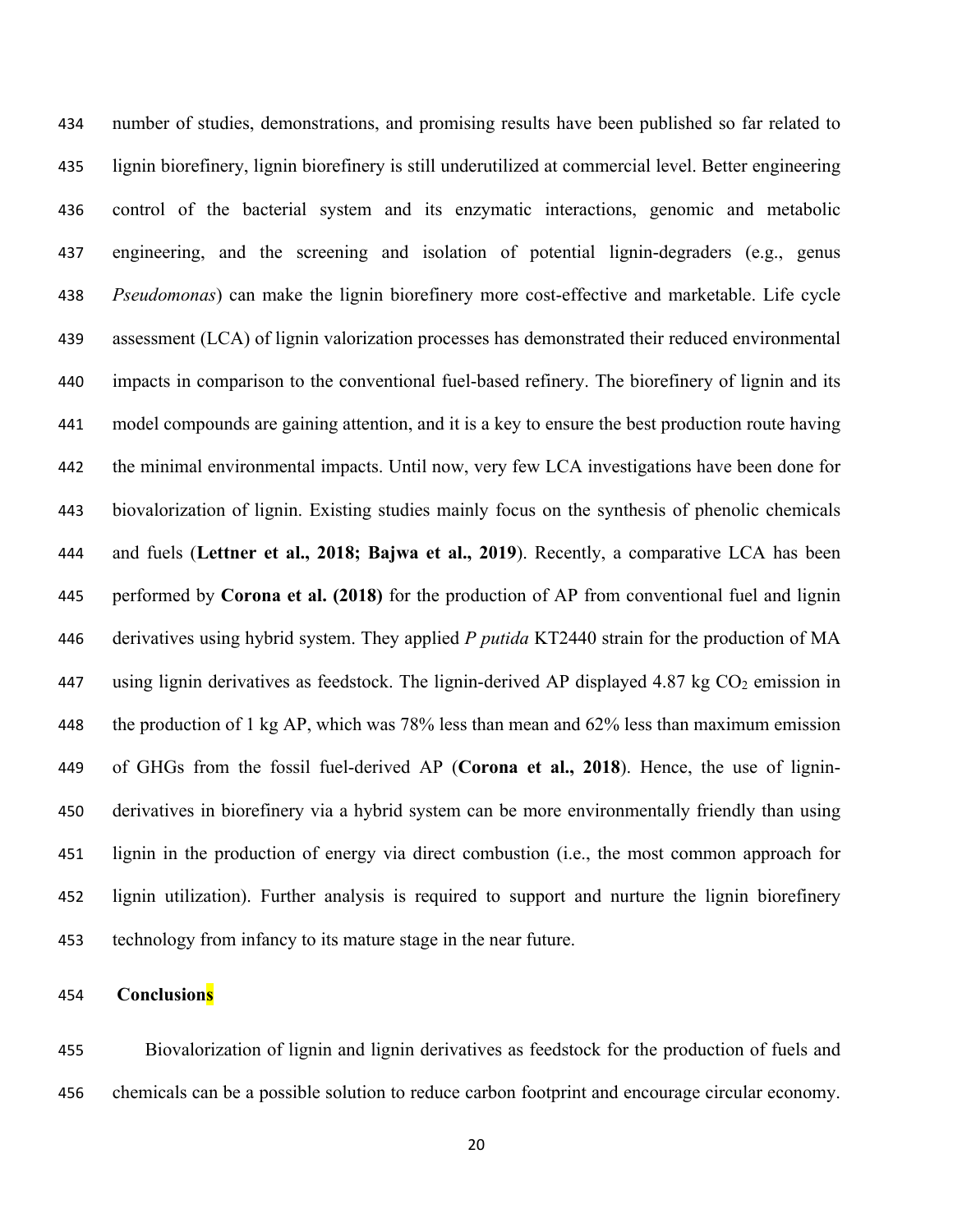The robust enzymatic machinery and genetic modification of genus *Pseudomonas* make them a potential candidate for the upscaling of lignin-derived products such as PHAs, MA, AP, and pyruvate from the biomass-processing industries. Application of hybrid technologies, in which genus *Pseudomonas* plays a key role, can be a cost-effective and greener approach for future lignin biorefinery industry.

### **Acknowledgment**

 The authors appreciate the financial support from the Hong Kong Research Grants Council (E- PolyU503/17) and Hong Kong International Airport Environmental Fund (Phase 2) for this study.

### **Reference**

- 1. Anthony, W.E., Carr, R.R., DeLorenzo, D.M., Campbell, T.P., Shang, Z., Foston, M., Moon,
- T.S., Dantas, G., 2019. Development of Rhodococcus opacus as a chassis for lignin valorization and bioproduction of high-value compounds. Biotechnol. Biofuels, 12, 192.
- 2. Bajwa, D.S., Pourhashem, G., Ullah, A.H., Bajwa, S.G., 2019. A concise review of current lignin production, applications, products and their environmental impact. Ind Crops Prod. 139, 111526.
- 3. Barton, N., Horbal, L., Starck, S., Kohlstedt, M., Luzhetskyy, A., Wittmann, C., 2018. Enabling the valorization of guaiacol-based lignin: Integrated chemical and biochemical production of cis,cis-muconic acid using metabolically engineered Amycolatopsis sp ATCC 39116. Metab. Eng. 45, 200–210.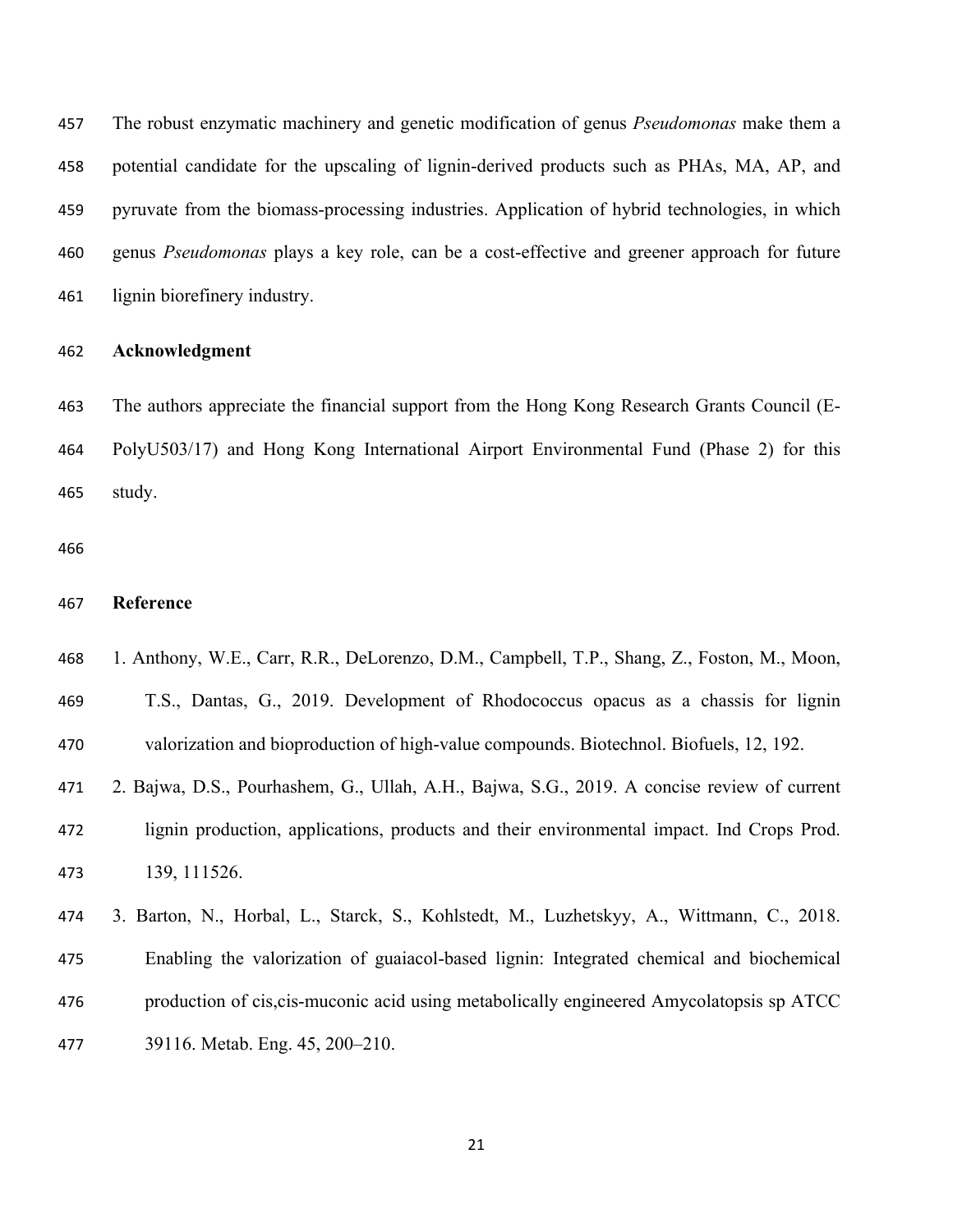| 478 | 4. Becker, J., Kuhl, M., Kohlstedt, M., Starck, S., Wittmann, C., 2018. Metabolic engineering of |
|-----|--------------------------------------------------------------------------------------------------|
| 479 | Corynebacterium glutamicum for the production of cis, cis-muconic acid from lignin.              |
| 480 | Microb. Cell Fact. 17, 115.                                                                      |

- 5. Becker, J., Wittmann, C., 2019. A field of dreams: Lignin valorization into chemicals, materials, fuels, and health-care products. Biotechnol. Adv. 37, 107360.
- 6. Beckham, G.T., Johnson, C.W., Karp, E.M., Salvachúa, D., Vardon, D.R., 2016. Opportunities and challenges in biological lignin valorization. Curr Opin Biotechnol. 42.40-53.
- 7. Bhagia, S., Li, H., Gao, X., Kumar, R., Wyman, C.E., 2016. Flowthrough pretreatment with very dilute acid provides insights into high lignin contribution to biomass recalcitrance. Biotechnol. Biofuels. 9, 245.
- 8. Bilal, M., Nawaz, M.Z., Iqbal, H.M.N., Hou, J., Mahboob, S., Al-Ghanim, K.A., Cheng, H., 2018. Engineering ligninolytic consortium for bioconversion of lignocelluloses to ethanol and chemicals. Protein Pept. Lett. 25, 108–119.
- 9. Bugg, T.D., Ahmad, M., Hardiman, E.M., Singh, R., 2011. The emerging role for bacteria in lignin degradation and bio-product formation. Curr. Opin. Biotechnol. 22, 394–400.
- 10. Cao, L., Yu, I.K.M., Liu, Y., Ruan, X., Tsang, D.C.W., Hunt, A.J., Ok, Y.S., Song, H.,
- Zhang, S., 2018. Lignin valorization for the production of renewable chemicals: state-of-theart review and future prospects. Bioresour. Technol. 269, 465–475.
- 11. Cao, L., Zhang, C., Chen, H., Tsang, D.C.W., Luo, G., Zhang, S., Chen, J., 2017. Hydrothermal liquefaction of agricultural and forestry wastes: state-of-the-art review and future prospects. Bioresour. Technol. 245, 1184-1193.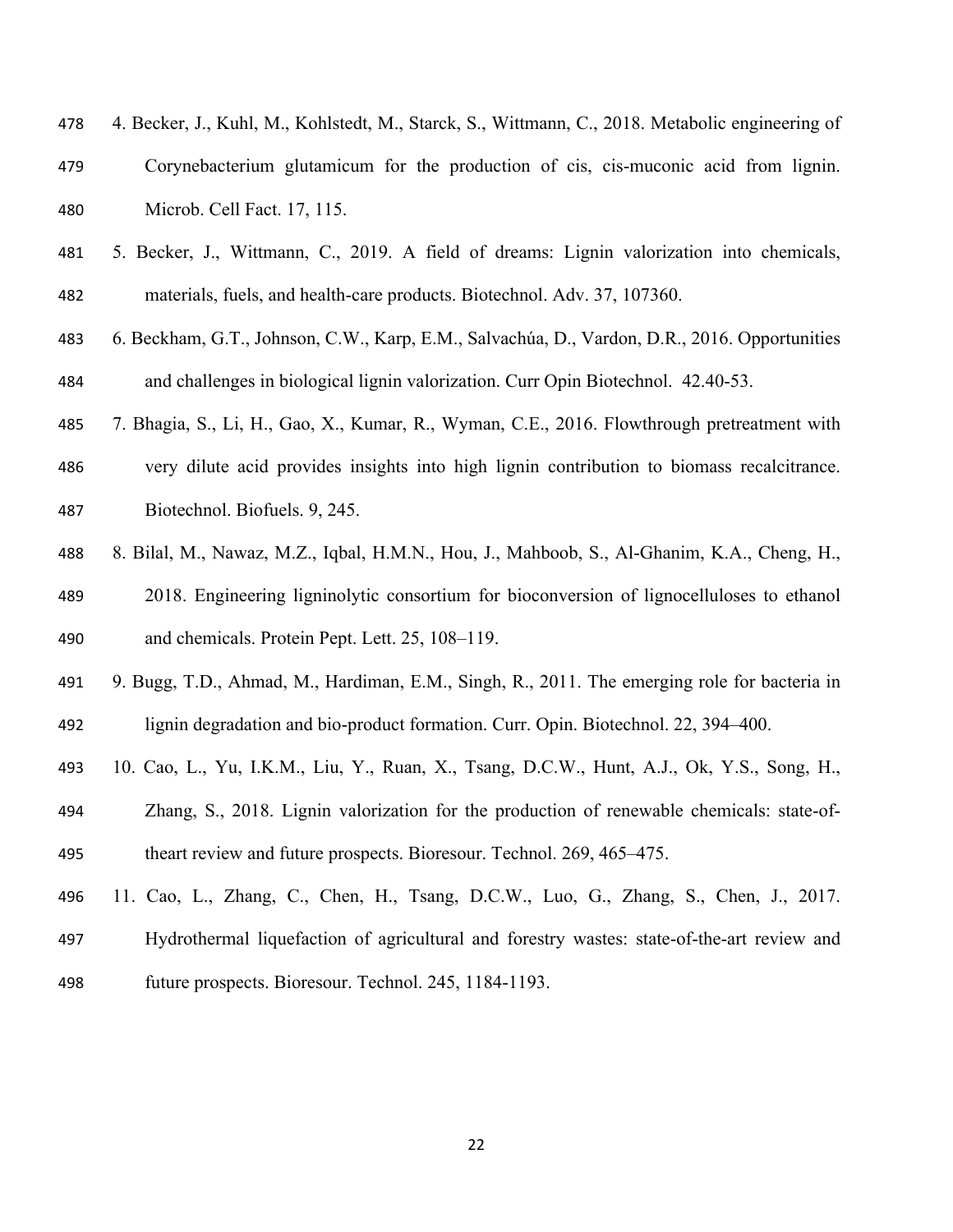- 12. Cao, Y., Chen, S.S., Zhang, S., Ok, Y.S., Matsagar, B.M., Wu, K.C., Tsang, D.C.W., 2019. Advances in lignin valorization towards bio-based chemicals and fuels: Lignin biorefinery. Bioresour. Technol. 291, 121878.
- 13. Chen, C., Zhang, Y., Xu, L., Zhu, K., Feng, Y., Pan, J., Si, M., Zhang, L., Shen, X., 2018.
- Transcriptional control of the phenol hydroxylase gene phe of Corynebacterium glutamicum by the AraC-type regulator PheR. Microbiol. Res. 209, 14–20.
- 14. Chen, Y.F., Chao, H., Zhou, N.Y., 2014. The catabolism of 2,4-xylenol and p-cresol share the enzymes for the oxidation of para-methyl group in Pseudomonas putida NCIMB 9866. Appl. Microbiol. Biotechnol. 98, 1349–1356.
- 15. Chen, Z., Wan, C.X., 2017. Biological valorization strategies for converting lignin into fuels and chemicals. Renew. Sust. Energ. Rev. 73, 610–621.
- 16. Chio, C., Sain, M., Qin, W., 2019. Lignin utilization: a review of lignin depolymerization from various aspects. Renew. Sustain. Energy Rev. 107, 232–249.
- 17. Constant, S., Wienk, H.L.J., Frissen, A.E., de Peinder, P., Boelens, R., van Es, D.S., Grisel,
- R.J.H., Weckhuysen, B.M., Huijgen, W.J.J., Gosselink, R.J.A., Bruijnincx, P.C.A., 2016.
- New insights into the structure and composition of technical lignins: a comparative characterisation study. Green Chem. 18, 2651–2665.
- 18. Corona, A., Biddy, M.J., Vardon, D.R., Birkved, M., Hauschild, M.Z., Beckham, G.T., 2018.
- Life cycle assessment of adipic acid production from lignin. Green Chem. 20, 3857–3866.
- 19. Dai, J., Styles, G.N., Patti, A.F., Saito, K., 2018. CuSO4/H2O2-catalyzed lignin
- depolymerization under the irradiation of microwaves. ACS Omega 3, 10433–10441.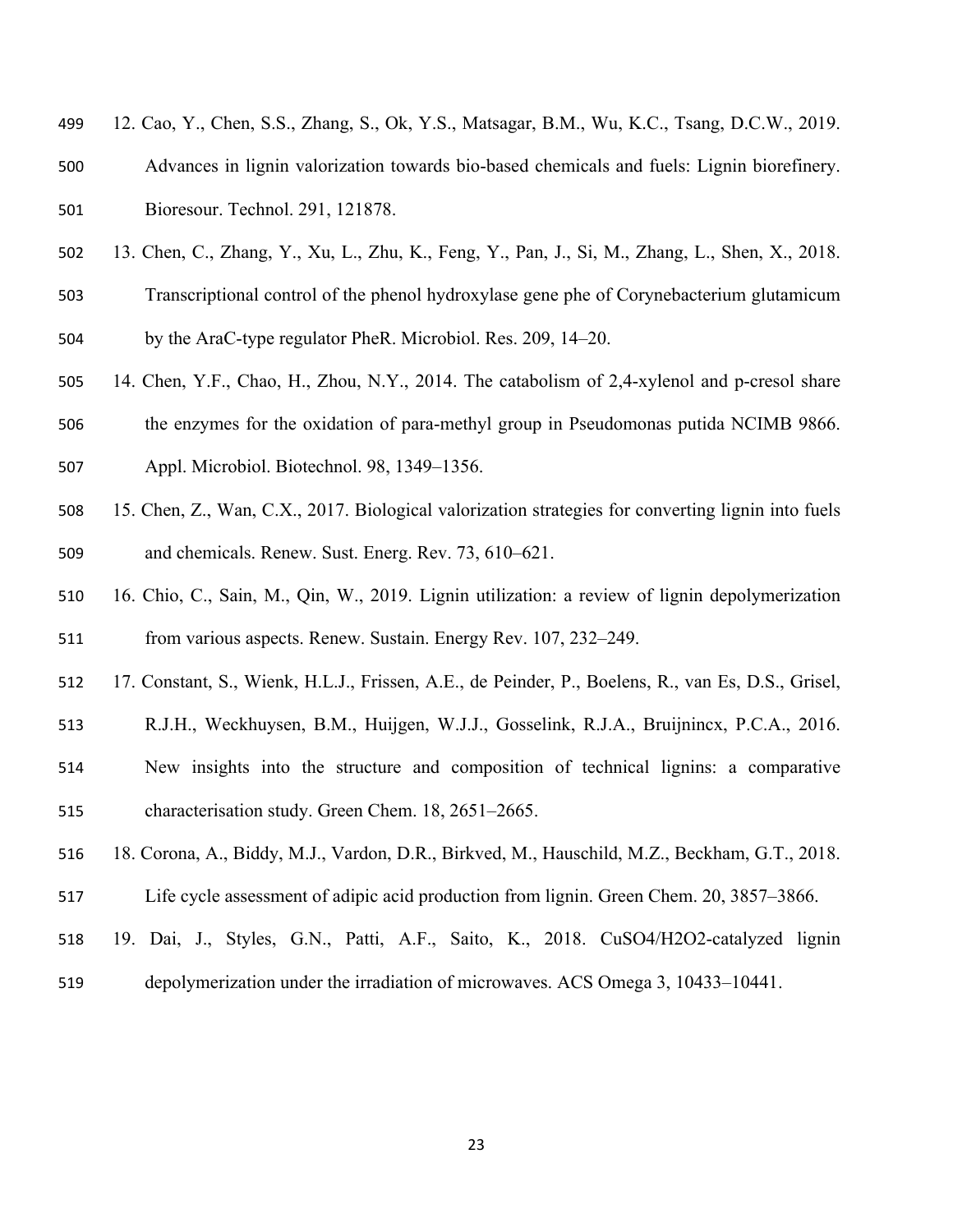- 20. De Blasio, C., De Gisi, S., Molino, A., Simonetti, M., Santarelli, M. and Björklund-Sänkiaho,
- M., 2019. Concerning operational aspects in supercritical water gasification of kraft black liquor. Renew. Energy. 130, 891-901.
- 21. de Gonzalo, G., Colpa, D.I., Habib, M.H., Fraaije, M.W., 2016. Bacterial enzymes involved in lignin degradation. J. Biotechnol. 236, 110–119.
- 22. Dikshit, P.K., Jun, H.B., Kim, B.S., 2020. Biological conversion of lignin and its derivatives to fuels and chemicals. Korean J Chem Eng. 37, 387-401.
- 23. Fan, L., Chen, P., Zhou, N., Liu, S., Zhang, Y., Liu, Y., Wang, Y., Omar, M.M., Peng, P.,
- Addy, M., Cheng, Y., Ruan, R., 2018. In-situ and ex-situ catalytic upgrading of vapors from microwave-assisted pyrolysis of lignin. Bioresour. Technol. 247, 851–858.
- 24. Fang, H., Chen, W., Li, S., Li, X., Duan, X., Ye, L., Yuan, Y., 2019. Tandem hydrogenolysis–hydrogenation of lignin‐derived oxygenates over integrated dual catalysts
- with optimized interoperations. ChemSusChem. 12, 5199-5206.
- 25. García-Hidalgo, J., Brink, D.P., Ravi, K., Paul, C.J., Lidén, G., Gorwa-Grauslund, M.F.,
- 2020. Vanillin production in Pseudomonas: whole-genome sequencing of Pseudomonas sp.
- strain 9.1 and reannotation of Pseudomonas putida CalA as a vanillin reductase. Appl. Environ. Microbiol. 86.
- 26. Ghosh, T., Ngo, T.D., Kumar, A., Ayranci, C. and Tang, T., 2019. Cleaning carbohydrate impurities from lignin using Pseudomonas fluorescens. Green Chem. 21, 1648-1659.
- 27. Gonçalves, C.C., Bruce, T., Silva, C.D.O.G., Fillho, E.X.F., Noronha, E.F., Carlquist, M.,
- Parachin, N.S., 2020. Bioprospecting Microbial Diversity for Lignin Valorization: Dry and
- Wet Screening Methods. Front. Microbiol. 11, 1081.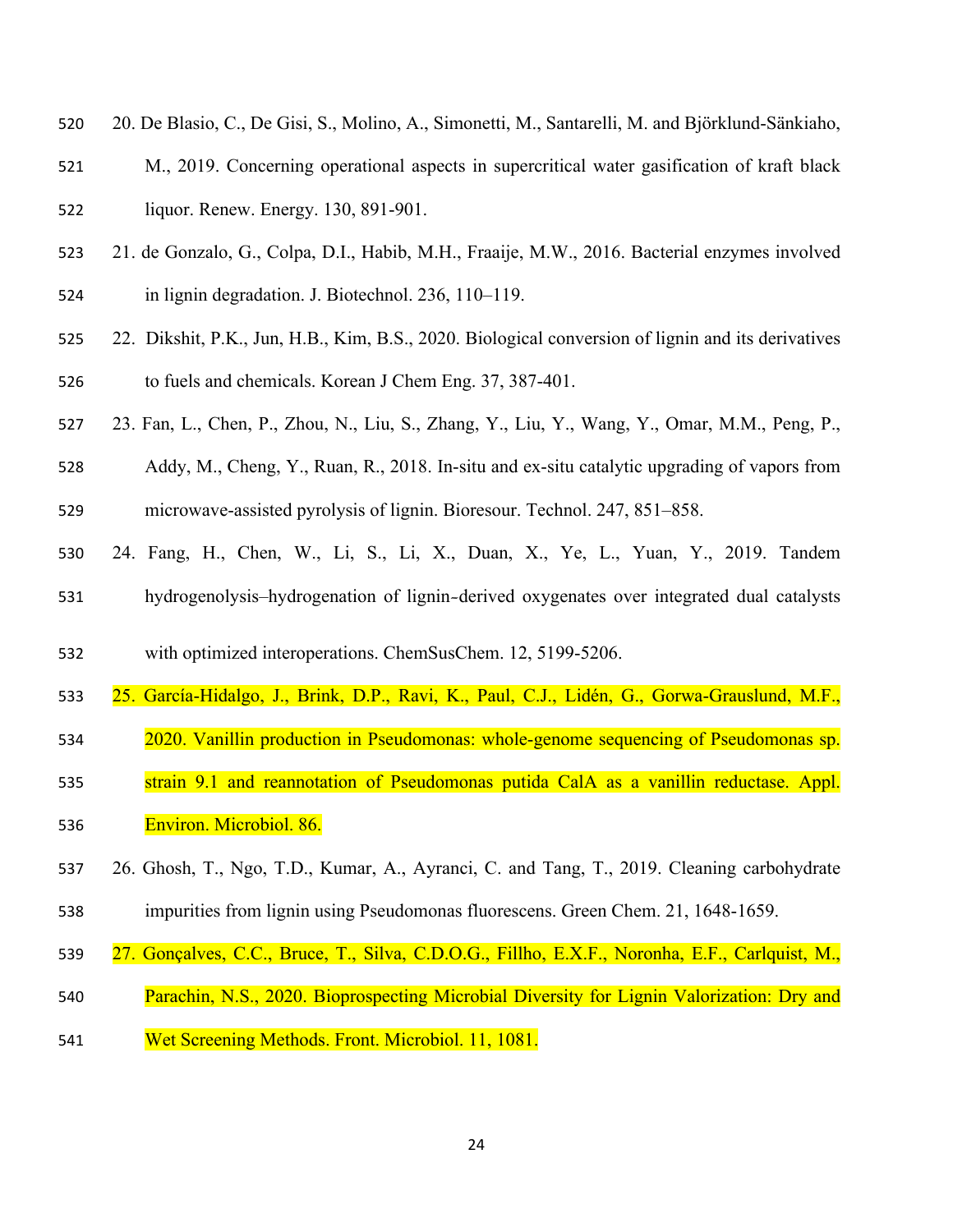- 28. Grabber, J.H., Davidson, C., Tobimatsu, Y., Kim, H., Lu, F., Zhu, Y., Opietnik, M., Santoro,
- N., Foster, C.E., Yue, F., Ress, D., 2019. Structural features of alternative lignin monomers associated with improved digestibility of artificially lignified maize cell walls. Plant Sci. 287. 110070.
- 29. Granja-Travez, R. S., Bugg, T. D., 2018. Characterization of multicopper oxidase CopA from Pseudomonas putida KT2440 and Pseudomonas fluorescens Pf-5: involvement in bacterial lignin oxidation. Arch. Biochem. Biophys. 660, 97–107.
- 30. Hassan, S.S., Williams, G.A., Jaiswal, A.K., 2018. Emerging technologies for the pretreatment of lignocellulosic biomass. Bioresour. Technol. 262, 310–318.
- 31. Hooda, R., Bhardwaj, N.K., Singh, P., 2018. Brevibacillus parabrevis MTCC 12105: a potential bacterium for pulp and paper effluent degradation. World J Microbiol Biotechnol. 34, 31.
- 32. Incha, M.R., Thompson, M.G., Blake-Hedges, J.M., Liu, Y., Pearson, A.N., Schmidt, M.,
- Gin, J.W., Petzold, C.J., Deutschbauer, A.M. and Keasling, J.D., 2020. Leveraging host metabolism for bisdemethoxycurcumin production in Pseudomonas putida. Metab. Eng.
- Commun. 10, p.e00119.
- 34. Jayakody, L.N., Johnson, C.W., Whitham, J.M., Giannone, R.J., Black, B.A., Cleveland,
- N.S., Klingeman, D.M., Michener, W.E., Olstad, J.L., Vardon, D.R., Brown, R.C., 2018.
- Thermochemical wastewater valorization via enhanced microbial toxicity tolerance. Energy Environ. Sci. 11, 1625-1638.
- 35. Jimenez, J.I., Minambres, B., Garcia, J.L., Diaz, E., 2002. Genomic analysis of the aromatic catabolic pathways from Pseudomonas putida KT2440. Environ. Microbiol. 4, 824–841.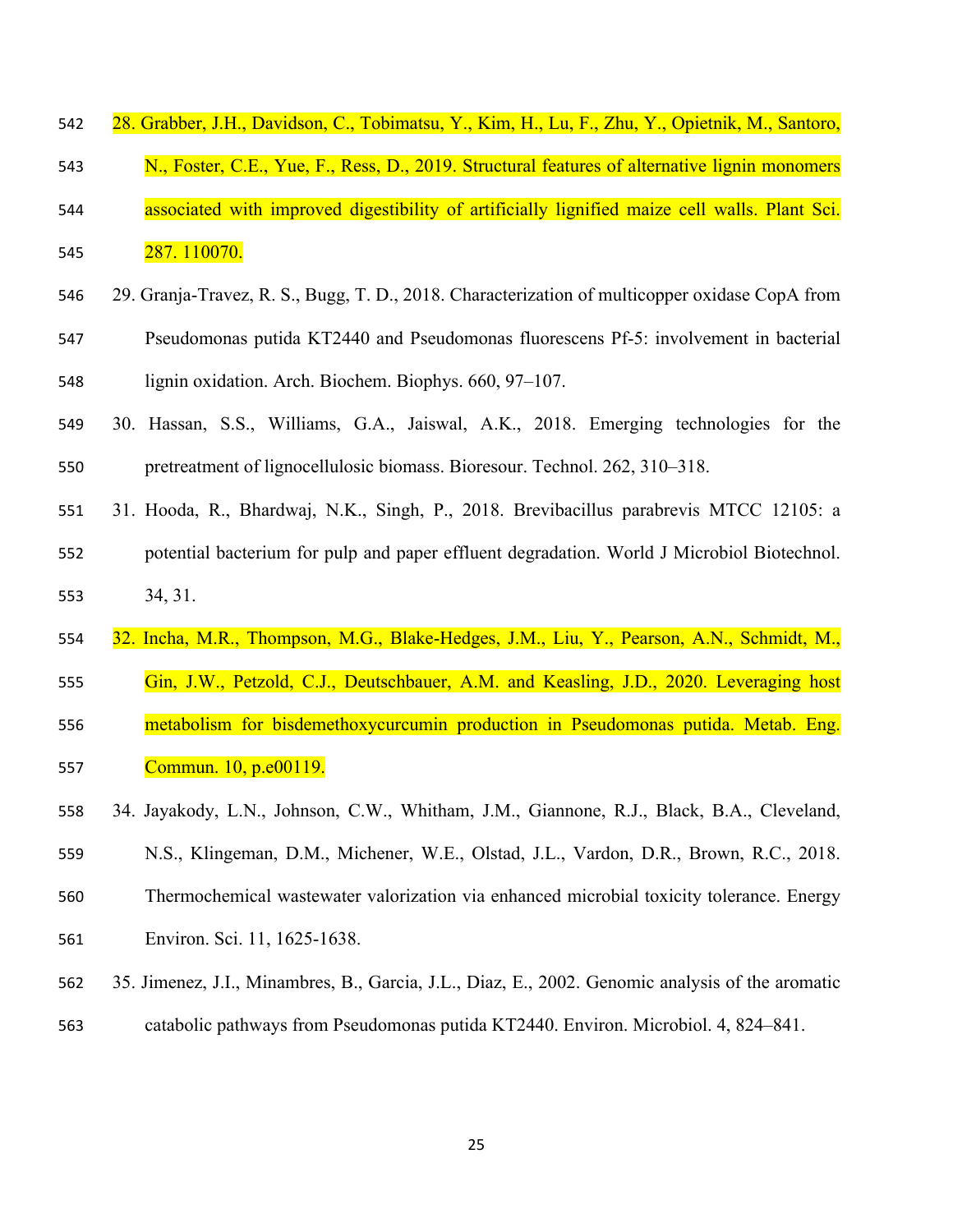| 564 | 36. Johnson, C.W., Abraham, P.E., Linger, J.G., Khanna, P., Hettich, R.L., Beckham, G.T.,          |
|-----|----------------------------------------------------------------------------------------------------|
| 565 | 2017. Eliminating a global regulator of carbon catabolite repression enhances the conversion       |
| 566 | of aromatic lignin monomers to muconate in Pseudomonas putida KT2440. Metab. Eng.                  |
| 567 | Commun. 5, 19-25.                                                                                  |
| 568 | 37. Johnson, C.W., Beckham, G.T., 2015. Aromatic catabolic pathway selection for optimal           |
| 569 | production of pyruvate and lactate from lignin. Metab. Eng. 28, 240–247.                           |
| 570 | 38. Johnson, C.W., Salvachua, D., Khanna, P., Smith, H., Peterson, D.J., Beckham, G.T., 2016.      |
| 571 | Enhancing muconic acid production from glucose and lignin-derived aromatic compounds               |
| 572 | via increased protocatechuate decarboxylase activity. Metab. Eng. Commun. 3, 111-119.              |
| 573 | 39. Kohlstedt, M., Starck, S., Barton, N., Stolzenberger, J., Selzer, M., Mehlmann, K., Schneider, |
| 574 | R., Pleissner, D., Rinkel, J., Dickschat, J.S., Venus, J., van Duuren, J.B.J.H., Wittmann, C.,     |
| 575 | 2018. From lignin to nylon: Cascaded chemical and biochemical conversion using                     |
| 576 | metabolically engineered Pseudomonas putida. Metab. Eng. 47, 279–293.                              |
| 577 | 40. Kucharska, K., Rybarczyk, P., Hołowacz, I., Łukajtis, R., Glinka, M., Kamiński, M., 2018.      |
| 578 | Pretreatment of lignocellulosic materials as substrates for fermentation processes.                |
| 579 | Molecules, 23, 2937.                                                                               |
| 580 | Kumar, M., Gupta, A., Thakur, I.S., 2016. Carbon dioxide<br>by<br>41.<br>sequestration             |
| 581 | chemolithotrophic<br>oleaginous<br>bacteria<br>for<br>production<br>optimization<br>and<br>of      |

- 42. Kumar, M., Khosla, K. and Thakur, I.S., 2017a. Optimization of process parameters for the
- production of biodiesel from carbon dioxide sequestering bacterium. JEES. 3, 43-50.
- 43. Kumar, M., Kumar, M., Pandey, A., Thakur, I.S., 2019. Genomic analysis of carbon dioxide
- sequestering bacterium for exopolysaccharides production. Sci. Rep1-12.

polyhydroxyalkanoate. Bioresour. Technol. 213, 249-256.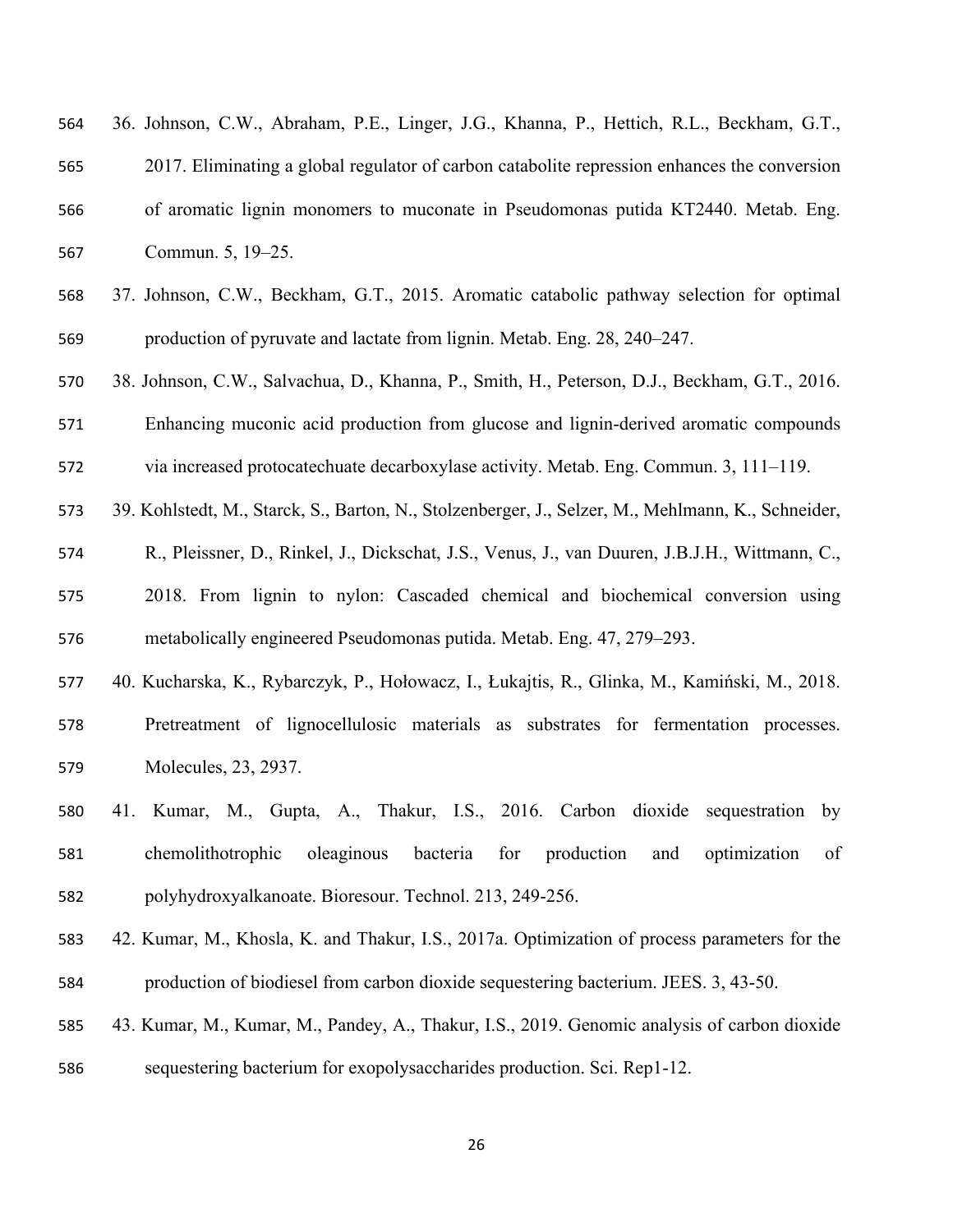- 44. Kumar, M., Morya, R., Gnansounou, E., Larroche, C. and Thakur, I.S., 2017b. Characterization of carbon dioxide concentrating chemolithotrophic bacterium Serratia sp. ISTD04 for production of biodiesel. Bioresour. Technol., 243, 893-897.
- 45. Kumar, M., Rathour, R., Singh, R., Sun, Y., Pandey, A., Gnansounou, E., Lin, K.Y.A., Tsang, D.C.W., Thakur, I.S., 2020a. Bacterial polyhydroxyalkanoates: Opportunities, challenges, and prospects. J. Clean. Prod. 121500.
- 46. Kumar, M., Verma, S., Gazara, R.K., Kumar, M., Pandey, A., Verma, P.K., Thakur, I.S., 2018. Genomic and proteomic analysis of lignin degrading and polyhydroxyalkanoate accumulating β-proteobacterium Pandoraea sp. ISTKB. Biotechnol. Biofuels. 11, 154.
- 47. Kumar, M., Xiong, X., Sun, Y., Yu, I.K., Tsang, D.C.W., Hou, D., Gupta, J., Bhaskar, T. and
- Pandey, A., 2020b. Critical Review on Biochar‐Supported Catalysts for Pollutant
- Degradation and Sustainable Biorefinery. Adv. Sustain. Syst. 1900149.
- 48. Lee, S., Kang, M., Bae, J.H., Sohn, J.H., Sung, B.H., 2019. Bacterial Valorization of Lignin in Biorefinery Processes. Front. bioeng. biotechnol. 7, 209.
- 49. Lettner, M., Solt, P., Rößiger, B., Pufky-Heinrich, D., Jääskeläinen, A., Schwarzbauer, P.,
- Hesser, F., 2018. From wood to resin identifying sustainability levers through hotspotting lignin valorisation pathways. Sustainability. 10, 2745.
- 50. Li, X., He, Y., Zhang, L., Xu, Z., Ben, H., Gaffrey, M.J., Yang, Y., Yang, S., Yuan, J.S., Qian, W.J., Yang, B., 2019. Discovery of potential pathways for biological conversion of poplar wood into lipids by co-fermentation of Rhodococci strains. Biotechnol. Biofuels. 12, 60.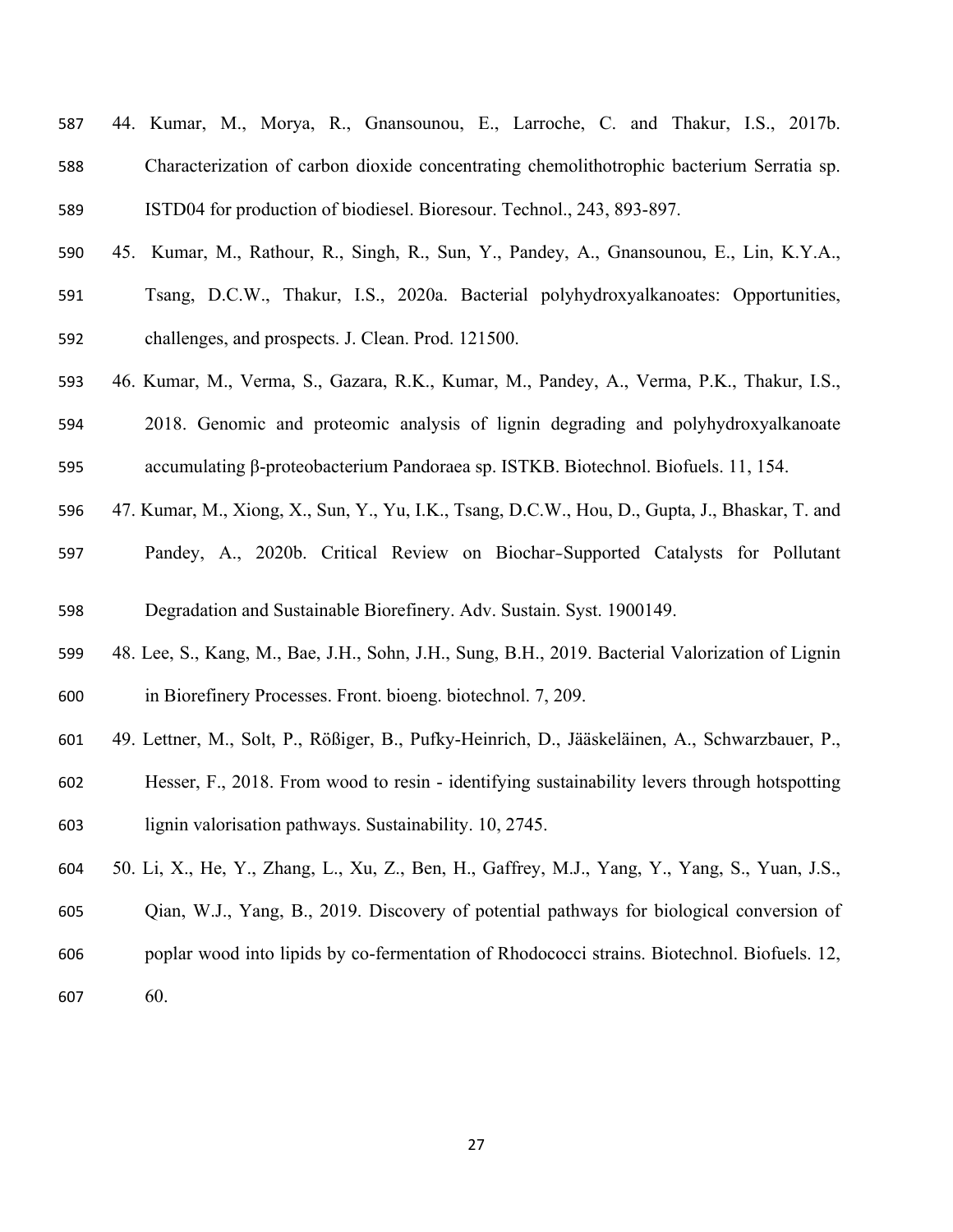- 51. Lin, L., Cheng, Y., Pu, Y., Sun, S., Li, X., Jin, M., Pierson, E.A., Gross, D.C., Dale, B.E.,
- Dai, S.Y., Ragauskas, A.J., 2016. Systems biology-guided biodesign of consolidated lignin conversion. Green Chem. 18, 5536–5547.
- 52. Lin, L., Wang, X., Cao, L. and Xu, M., 2019. Lignin catabolic pathways reveal unique
- 612 characteristics of dye-decolorizing peroxidases in Pseudomonas putida. Environ. Microbiol.

## 21, 1847-1863.

- 53. Linger, J.G., Vardon, D.R., Guarnieri, M.T., Karp, E.M., Hunsinger, G.B., Franden, M.A., Johnson, C.W., Chupka, G., Strathmann, T.J., Pienkos, P.T., Beckham, G.T., 2014. Lignin valorization through integrated biological funneling and chemical catalysis. Proc Natl Acad Sci. 11112013-12018.
- 54. Liu, C., Wang, X., Lin, F., Zhang, H., Xiao, R., 2018. Structural elucidation of industrial bioethanol residual lignin from corn stalk: A potential source of vinyl phenolics. Fuel Process. Technol. 169, 50-57.
- 55. Liu, Z.-H., Olson, M.L., Shinde, S., Wang, X., Hao, N., Yoo, C.G., Bhagia, S., Dunlap, J.R.,
- Pu, Y., Kao, K.C., Ragauskas, A.J., Jin, M., Yuan, J.S., 2017. Synergistic maximization of the carbohydrate output and lignin processability by combinatorial pretreatment. Green Chem. 19, 4939–4955.
- 56. Lu, J., Liu, Z., Zhang, Y., Savage, P.E., 2018. Synergistic and antagonistic interactions during hydrothermal liquefaction of soybean oil, soy protein, cellulose, xylose, and lignin. ACS Sustainable Chem. Eng. 6, 14501–14509.
- 57. Majumdar, S., Priyadarshinee, R., Kumar, A., Mandal, T., Mandal, D.D., 2019. Exploring Planococcus sp. TRC1, a bacterial isolate, for carotenoid pigment production and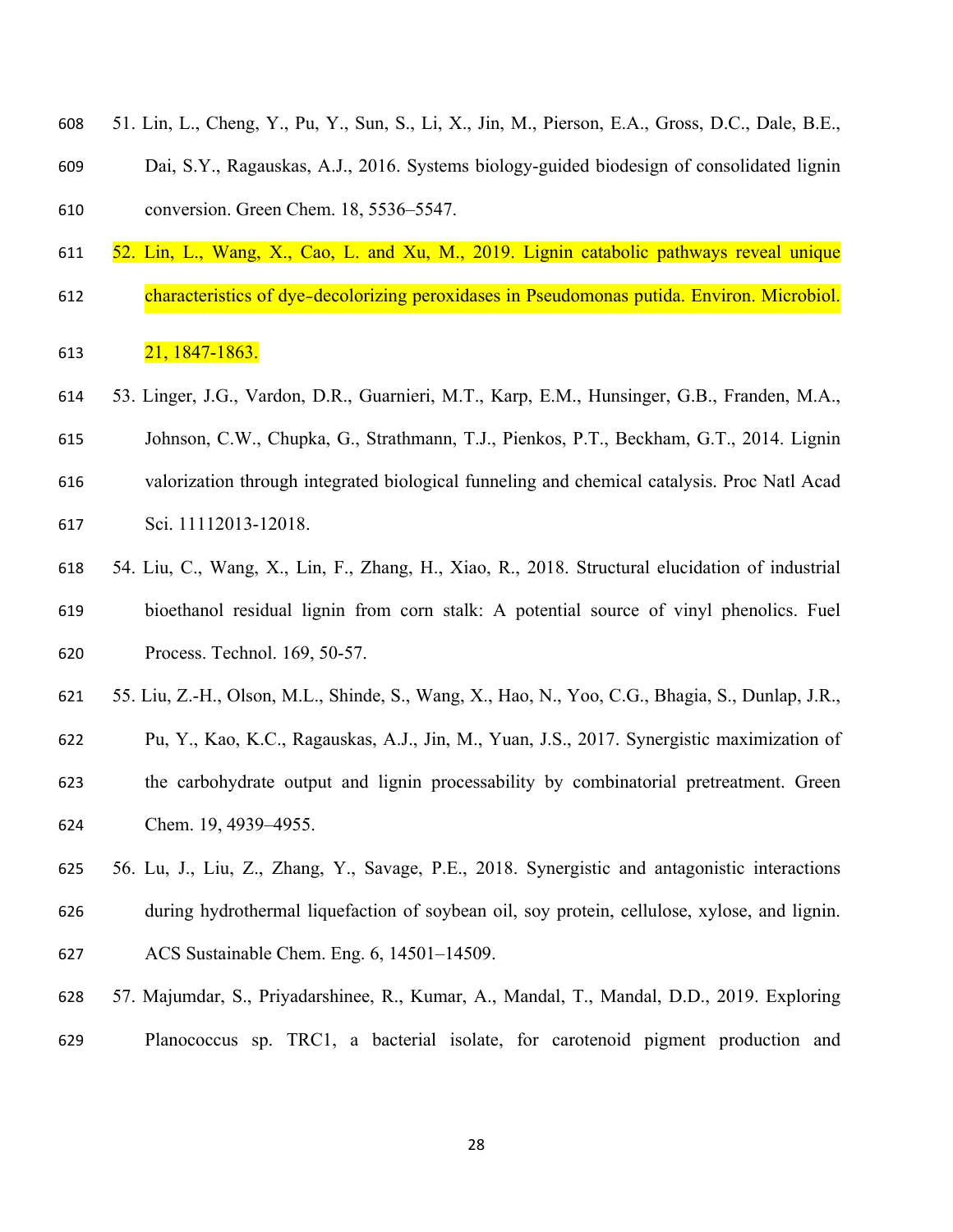detoxification of paper mill effluent in immobilized fluidized bed reactor. J Clean Prod. 211, 1389-1402.

58. Matsagar, B.M., Wang, Z.Y., Sakdaronnarong, C., Chen, S.S., Tsang, D.C., Wu, K.C.W.,

 2019. Effect of solvent, role of formic acid and Rh/C catalyst for the efficient liquefaction of lignin. ChemCatChem. 11, 4604-4616.

- 59. Mohamed, E.T., Werner, A.Z., Salvachúa, D., Singer, C.A., Szostkiewicz, K., Jiménez-Díaz,
- M.R., Eng, T., Radi, M.S., Simmons, B.A., Mukhopadhyay, A., Herrgård, M.J., 2020.

 Adaptive laboratory evolution of Pseudomonas putida KT2440 improves p-coumaric and ferulic acid catabolism and tolerance. Metab. Eng. Commun. 11, e00143.

- 60. Nie, J., Sun, Y., Zhou, Y., Kumar, M., Usman, M., Li, J., Shao, J., Wang, L., Tsang, D.C.,
- 2020. Bioremediation of water containing pesticides by microalgae: Mechanisms, methods, and prospects for future research. Sci. Total Environ. 707, 136080.
- 61. Nikel, P. I., de Lorenzo, V. (2018). Pseudomonas putida as a functional chassis for industrial biocatalysis: from native biochemistry to trans-metabolism. Met. Eng. 50, 142–155.
- 62. Nogales, J., Canales, A., Jimenez-Barbero, J., Garcia, J.L., Diaz, E., 2005. Molecular characterization of the gallate dioxygenase from Pseudomonas putida KT2440. The prototype of a new subgroup of extradiol dioxygenases. J. Biol. Chem. 280, 35382–35390.
- 63. Okamura-Abe, Y., Abe, T., Nishimura, K., Kawata, Y., Sato-Izawa, K., Otsuka, Y., Nakamura, M., Kajita, S., Masai, E., Sonoki, T., Katayama, Y., 2016. Beta-ketoadipic acid and muconolactone production from a lignin-related aromatic compound through the protocatechuate 3,4-metabolic pathway. J. Biosci. Bioeng. 121, 652–658.
- 64. Park, M.R., Chen, Y., Thompson, M., Benites, V., Fong, B., Petzold, C., Baidoo, E.,
- Gladden, J., Adams, P., Keasling, J., Simmons, B.A., 2020. The response of Pseudomonas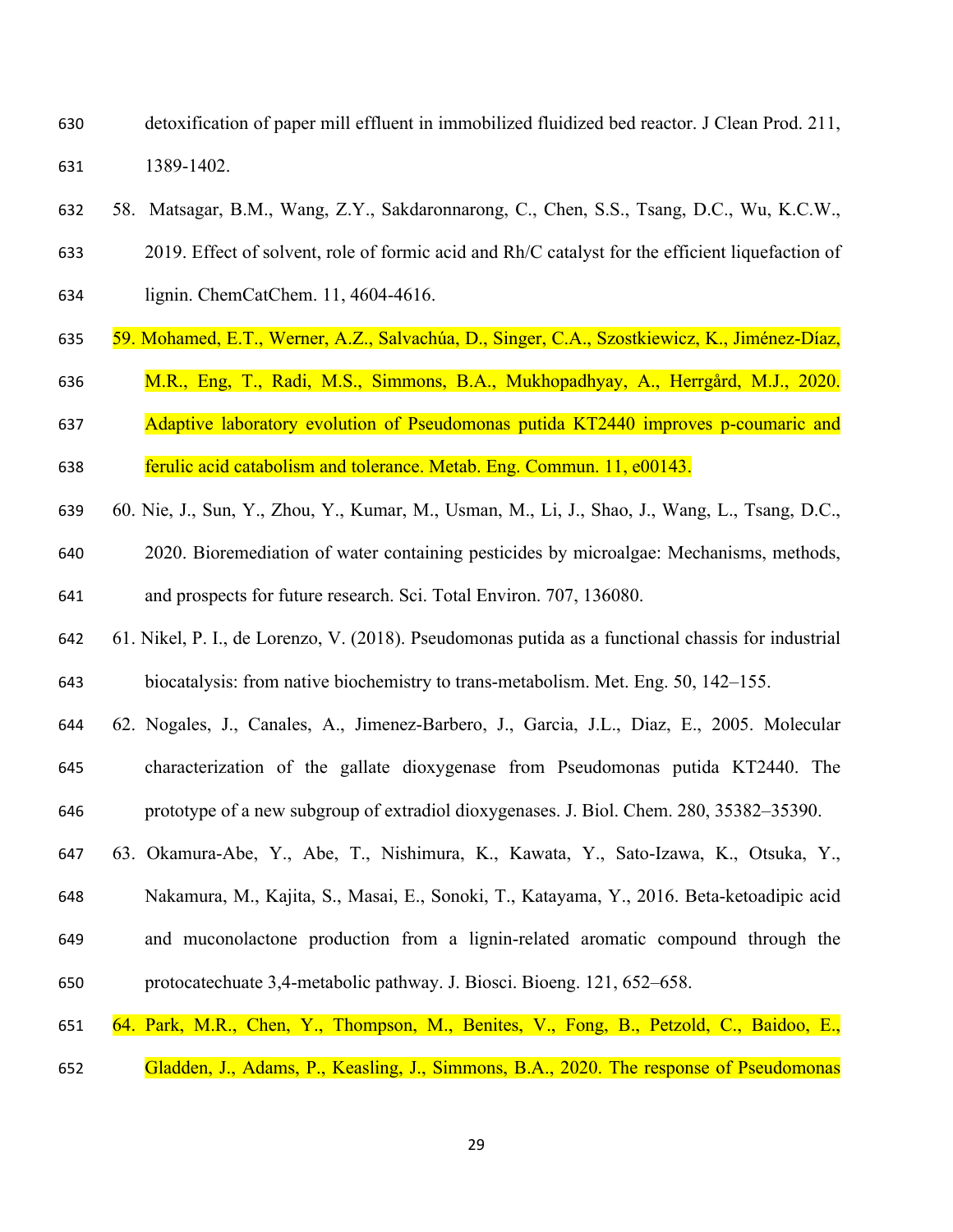- putida to complex aromatic-rich fractions from biomass. ChemSusChem. DOI: 10.1002/cssc.202000268.
- 65. Ponnusamy, V.K., Nguyen, D.D., Dharmaraja, J., Shobana, S., Banu, J.R., Saratale, R.G., Chang, S.W., Kumar, G., 2019. A review on lignin structure, pretreatments, fermentation

reactions and biorefinery potential. Bioresour. Technol. 271, 462–472.

- 66. Ragauskas, A.J., Beckham, G.T., Biddy, M.J., Chandra, R., Chen, F., Davis, M.F., Davison,
- B.H., Dixon, R.A., Gilna, P., Keller, M., Langan, P., 2014. Lignin valorization: improving lignin processing in the biorefinery. science. 344, 1246843.
- 67. Rahmanpour, R. and Bugg, T.D., 2015. Characterisation of Dyp-type peroxidases from Pseudomonas fluorescens Pf-5: oxidation of Mn (II) and polymeric lignin by Dyp1B. Arch Biochem Biophys. 574, 93-98.
- 68. Ravi, K., García-Hidalgo, J., Gorwa-Grauslund, M.F., Lidén, G., 2017. Conversion of lignin model compounds by Pseudomonas putida KT2440 and isolates from compost. Appl Microbiol Biotechnol. 101, 5059-5070.
- 69. Ravi, K., García-Hidalgo, J., Nöbel, M., Gorwa-Grauslund, M.F., Lidén, G., 2018. Biological
- conversion of aromatic monolignol compounds by a Pseudomonas isolate from sediments of the Baltic Sea. AMB Express. 8, 32.
- 70. Rodriguez, A., Salvachua, D., Katahira, R., Black, B.A., Cleveland, N.S., Reed, M., Smith,
- H., Baidoo, E.E.K., Keasling, J.D., Simmons, B.A., Beckham, G.T., Gladden, J.M.,2017.
- Base-catalyzed depolymerization of solid lignin-rich streams enables microbial conversion.
- ACS Sustain. Chem. Eng. 5 (9), 8171–8180.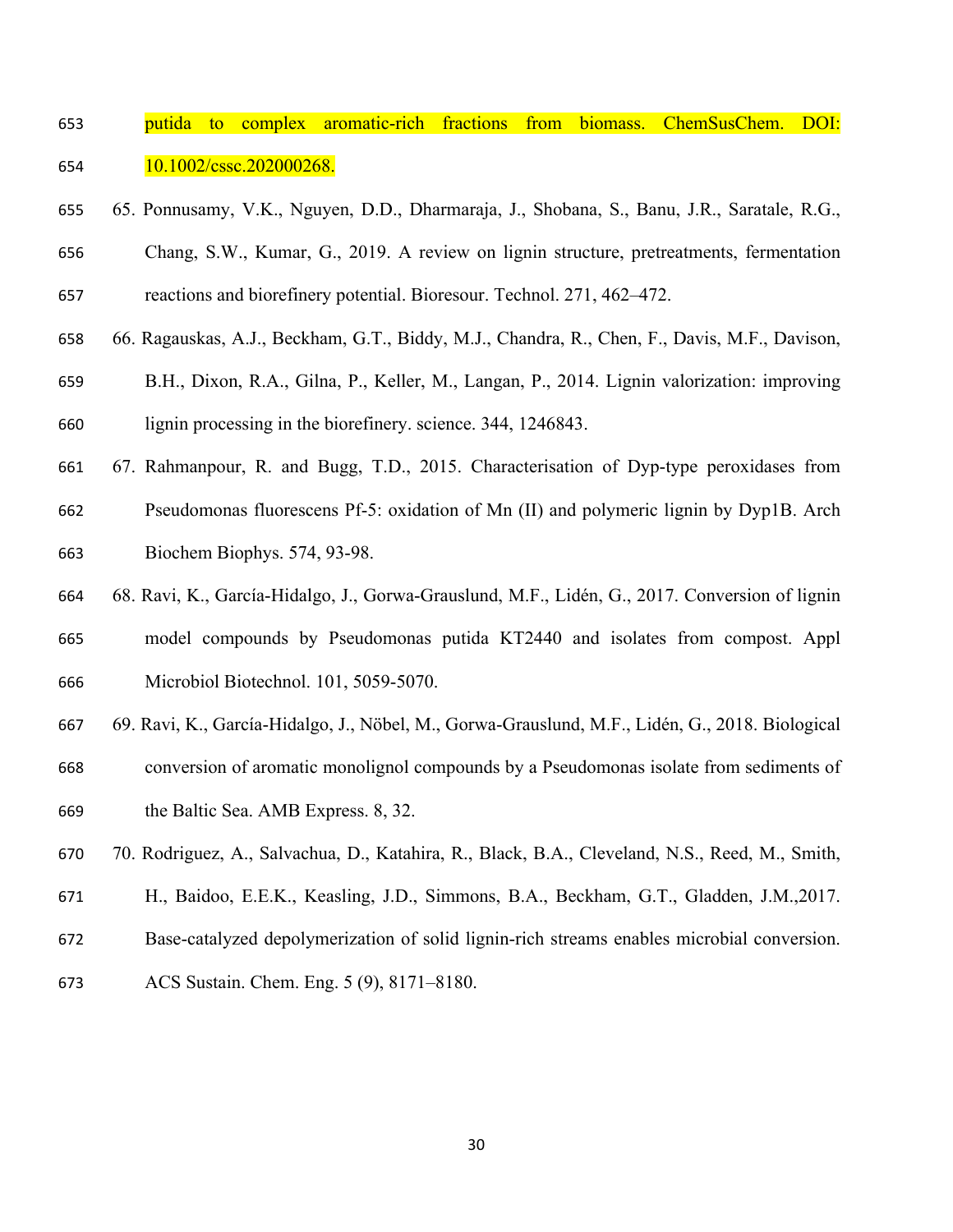| 674 | 71. Rorrer, N.A., Vardon, D.R., Dorgan, J.R., Gjersing, E.J., Beckham, G.T., 2017. Biomass |
|-----|--------------------------------------------------------------------------------------------|
| 675 | derived monomers for performance-differentiated fiber reinforced polymer composites.       |
| 676 | Green Chem. 19, 2812–2825.                                                                 |

- 72. Rover, M.R., Johnston, P.A., Jin, T., Smith, R.G., Brown, R.C., Jarboe, L., 2014. Production of clean pyrolytic sugars for fermentation. ChemSusChem. 7, 1662-1668.
- 73. Salvachúa, D., Johnson, C.W., Singer, C.A., Rohrer, H., Peterson, D.J., Black, B.A., Knapp,
- A., Beckham, G.T., 2018. Bioprocess development for muconic acid production from aromatic compounds and lignin. Green Chem. 20, 5007-5019.
- 74. Salvachúa, D., Karp, E.M., Nimlos, C.T., Vardon, D.R., Beckham, G.T., 2015. Towards lignin consolidated bioprocessing: simultaneous lignin depolymerization and product generation by bacteria. Green Chem. 17, 4951-4967.
- 75. Salvachúa, D., Werner, A.Z., Pardo, I., Michalska, M., Black, B.A., Donohoe, B.S., Haugen,
- S.J., Katahira, R., Notonier, S., Ramirez, K.J., Amore, A., 2020. Outer membrane vesicles catabolize lignin-derived aromatic compounds in Pseudomonas putida KT2440. Proc Natl Acad Sci. 117, 9302-9310.
- 76. Santos, A., Mendes, S., Brissos, V., Martins, L.O., 2014. New dye-decolorizing peroxidases from Bacillus subtilis and Pseudomonas putida MET94: towards biotechnological applications. Applied microbiology and biotechnology. 98, 2053-2065.
- 77. Schutyser, W., Renders, T., Van den Bosch, S., Koelewijn, S.-F., Beckham, G.T., Sels, B.F.,
- 2018. Chemicals from lignin: an interplay of lignocellulose fractionation, depolymerisation,
- and upgrading. Chem. Soc. Rev. 47, 852–908.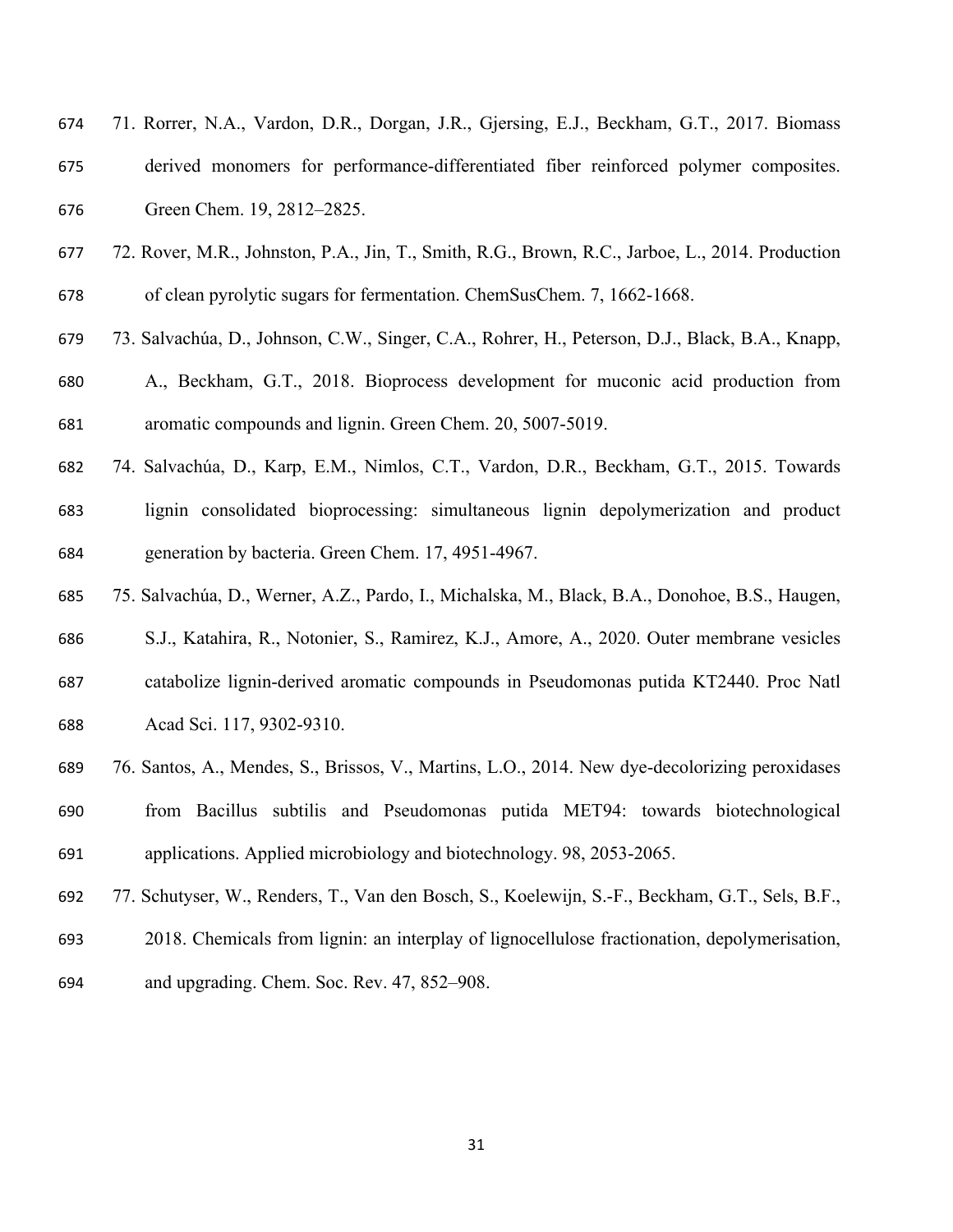- 78. Schwartz, T.J., O'Neill, B.J., Shanks, B.H., Dumesic, J.A., 2014. Bridging the chemical and biological catalysis gap: challenges and outlooks for producing sustainable chemicals. ACS Catal. 4, 2060-2069.
- 79. Sheldon, R.A., 2014. Green and sustainable manufacture of chemicals from biomass: state of the art. Green Chem. 16, 950–63.
- 80. Sonoki, T., Takahashi, K., Sugita, H., Hatamura, M., Azuma, Y., Sato, T., Suzuki, S., Kamimura, N., Masai, E., 2018. Glucose-free cis,cis-muconic acid production via new metabolic designs corresponding to the heterogeneity of lignin. ACS Sustain. Chem. Eng. 6, 1256–1264.
- 81. Strachan, C.R., Singh, R., VanInsberghe, D., Ievdokymenko, K., Budwill, K., Mohn, W.W., Eltis, L.D., Hallam, S.J., 2014. Metagenomic scaffolds enable combinatorial lignin transformation. Proc Natl Acad Sc. 111, 10143-10148.
- 82. Suastegui, M., Matthiesen, J.E., Carraher, J.M., Hernandez, N., Rodriguez Quiroz, N., Okerlund, A., Cochran, E.W., Shao, Z., Tessonnier, J.P., 2016. Combining metabolic engineering and electrocatalysis: application to the production of polyamides from sugar. Angew. Chem. Int. Ed. Engl. 55, 2368–2373.
- 83. Supanchaiyamat, N., Jetsrisuparb, K., Knijnenburg, J.T., Tsang, D.C.W., Hunt, A.J., 2019. Lignin materials for adsorption: Current trend, perspectives and opportunities. Bioresour. Technol. 272, 570-581.
- 84. Taherzadeh, M.J. and Karimi, K., 2008. Pretreatment of lignocellulosic wastes to improve ethanol and biogas production: a review. Int. J. Mol. 9,1621-1651.
- 85. Thakur, I.S., Kumar, M., Varjani, S.J., Wu, Y., Gnansounou, E., Ravindran, S., 2018. Sequestration and utilization of carbon dioxide by chemical and biological methods for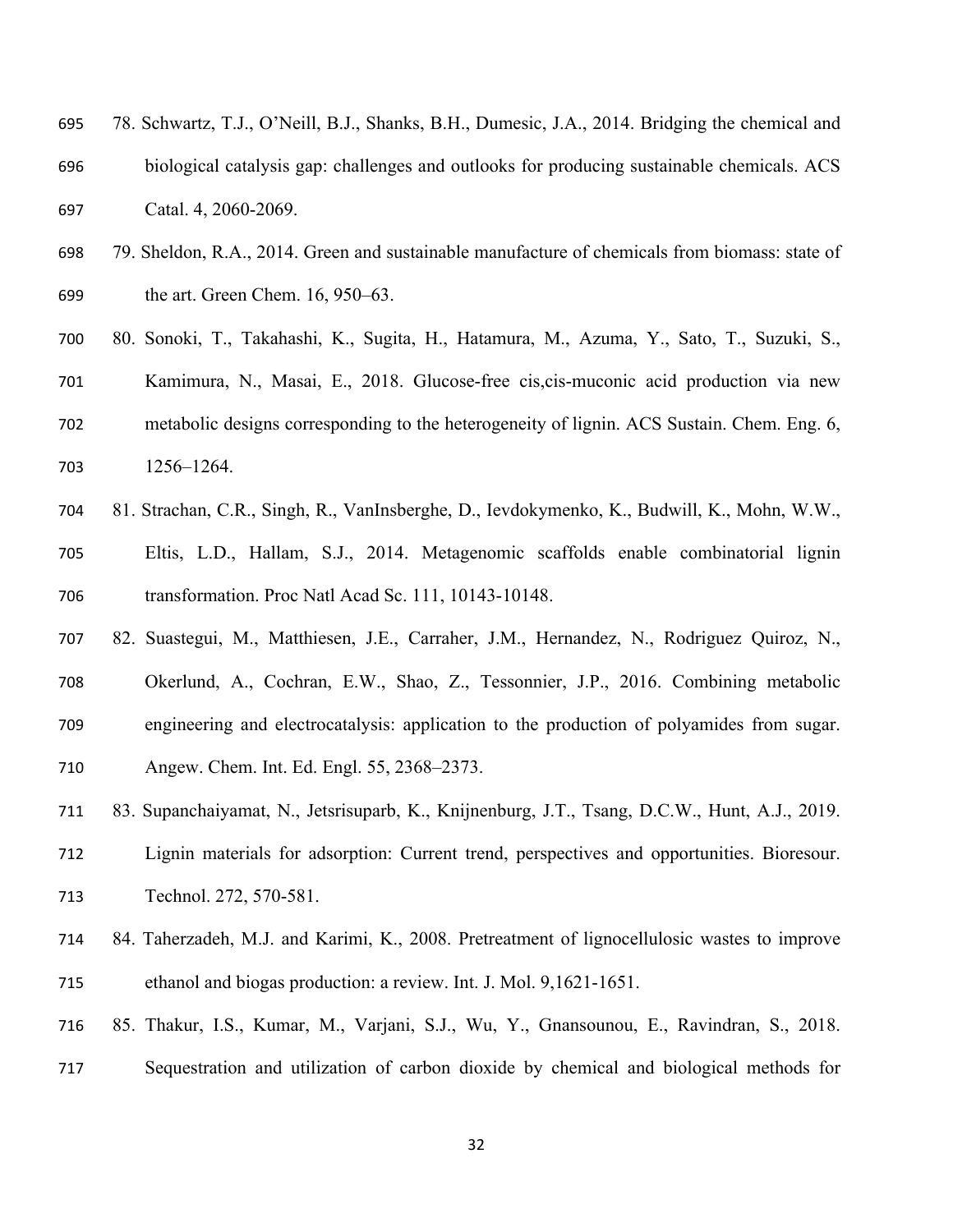- biofuels and biomaterials by chemoautotrophs: Opportunities and challenges Bioresour. Technol. 256, 478-490.
- 86. Thompson, B., Pugh, S., Machas, M., Nielsen, D.R., 2018. Muconic acid production via alternative pathways and a synthetic "metabolic funnel". ACS Synth. Biol. 7, 565–575.
- 87. van Duuren, J.B., Wijte, D., Karge, B., dos Santos, V.A., Yang, Y., Mars, A.E., Eggink, G.,
- 2012. pH-stat fed-batch process to enhance the production of cis, cis-muconate from benzoate by Pseudomonas putida KT2440-JD1. Biotechnol. Prog. 28, 85–92.
- 88. van Duuren, J.B., Wijte, D., Leprince, A., Karge, B., Puchalka, J., Wery, J., Dos Santos,
- V.A., Eggink, G., Mars, A.E., 2011. Generation of a catR deficient mutant of P. putida KT2440 that produces cis, cis-muconate from benzoate at high rate and yield. J. Biotechnol. 156, 163–172.
- 89. Vardon, D.R., Franden, M.A., Johnson, C.W., Karp, E.M., Guarnieri, M.T., Linger, J.G.,
- Salm, M.J., Strathmann, T.J., Beckham, G.T., 2015. Adipic acid production from lignin. Energ. Environ. Sci. 617-628.
- 90. Vardon, D.R., Rorrer, N.A., Salvachua, D., Settle, A.E., Johnson, C.W., Menart, M.J.,
- Cleveland, N.S., Ciesielski, P.N., Steirer, K.X., Dorgan, J.R., Beckham, G.T., 2016. cis,cis-
- Muconic acid: separation and catalysis to bio-adipic acid for nylon-6,6 polymerization.
- Green Chem. 18, 3397–3413.
- 91. Wang, H., Pu, Y., Ragauskas, A., Yang, B., 2019. From lignin to valuable products– strategies, challenges, and prospects. Bioresour. Technol. 271, 449-461.
- 92. Wang, X., Lin, L., Dong, J., Ling, J., Wang, W., Wang, H., Zhang, Z. and Yu, X., 2018.
- Simultaneous improvements of Pseudomonas cell growth and polyhydroxyalkanoate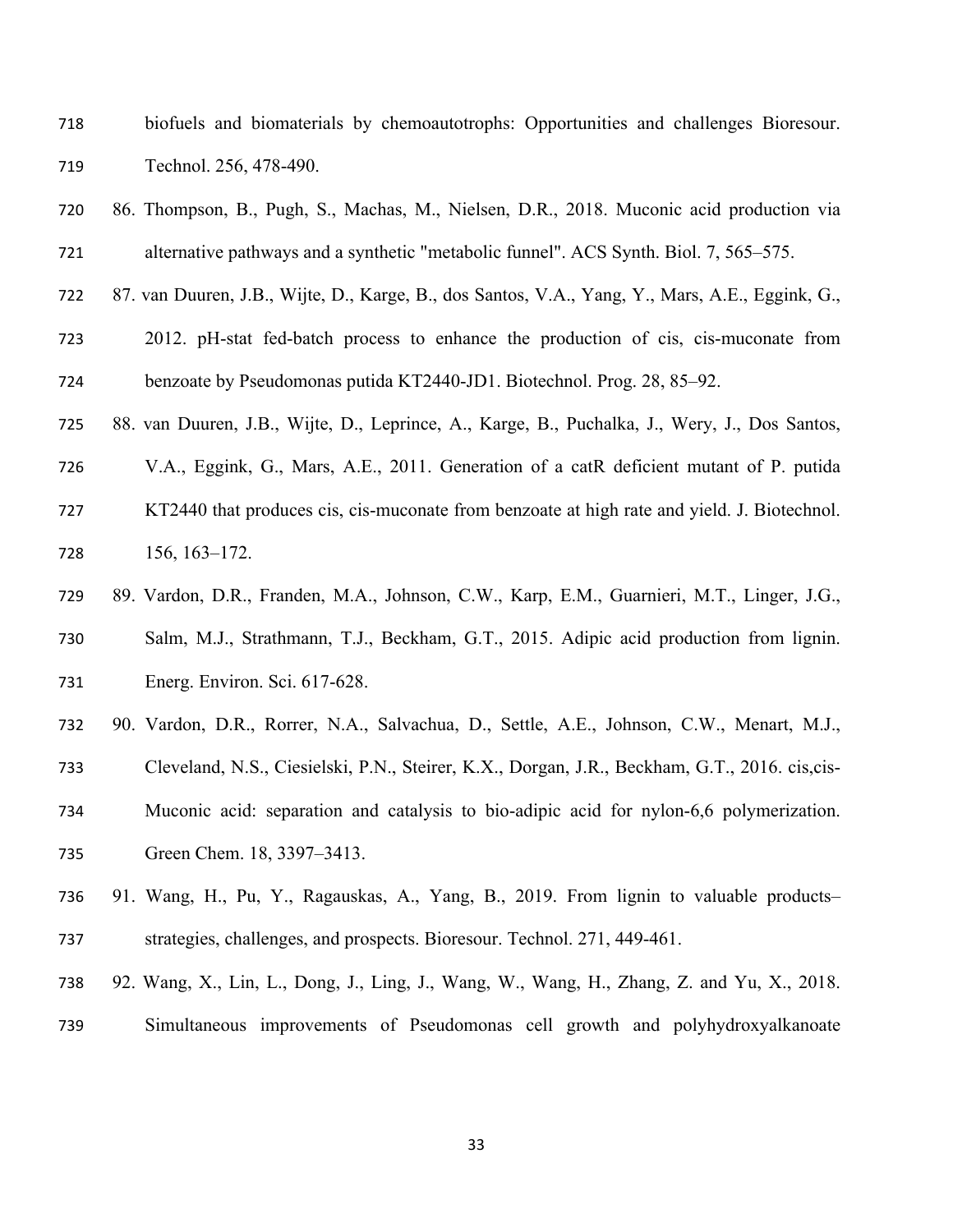- production from a lignin derivative for lignin-consolidated bioprocessing. Appl. Environ. Microbiol., 84, e01469-18.
- 93. Wu, W., Dutta, T., Varman, A.M., Eudes, A., Manalansan, B., Loqué, D., Singh, S., 2017. Lignin valorization: two hybrid biochemical routes for the conversion of polymeric lignin into value-added chemicals. Sci. Rep. 7, 1-13.
- 94. Wu, X., Fan, X., Xie, S., Lin, J., Cheng, J., Zhang, Q., Chen, L., Wang, Y., 2018. Solar energy-driven lignin-first approach to full utilization of lignocellulosic biomass under mild conditions. Nature Catal. 1, 772–780.
- 95. Wu, Y.R., He, J., 2013. Characterization of anaerobic consortia coupled lignin depolymerization with biomethane generation. Bioresour. Technol. 139, 5–12.
- 96. Xie, N.Z., Wang, Q.Y., Zhu, Q.X., Qin, Y., Tao, F., Huang, R.B., Xu, P., 2014. Optimization of medium composition for cis,cis-muconic acid production by a Pseudomonas sp. mutant using statistical methods. Prep. Biochem. Biotechnol. 44 (4), 342–354.
- 97. Xu, R., Zhang, K., Liu, P., Han, H., Zhao, S., Kakade, A., Khan, A., Du, D., Li, X., 2018a.
- Lignin depolymerization and utilization by bacteria. Bioresour. Technol. 269, 557–566.
- 98. Xu, Z., Lei, P., Zhai, R., Wen, Z. and Jin, M., 2019a. Recent advances in lignin valorization with bacterial cultures: microorganisms, metabolic pathways, and bio-products. Biotechnol.
- Biofuels. 12, 32.
- 99. Xu, Z., Li, X., Hao, N., Pan, C., Ahamed, A., Miller, J.H., Ragauskas, A.J., Yuan, J., Yang, B., 2019b. Kinetic understanding of nitrogen supply condition on biosynthesis of polyhydroxyalkanoate from benzoate by Pseudomonas putida KT2440. Bioresour. Technol. 273, 538-544.